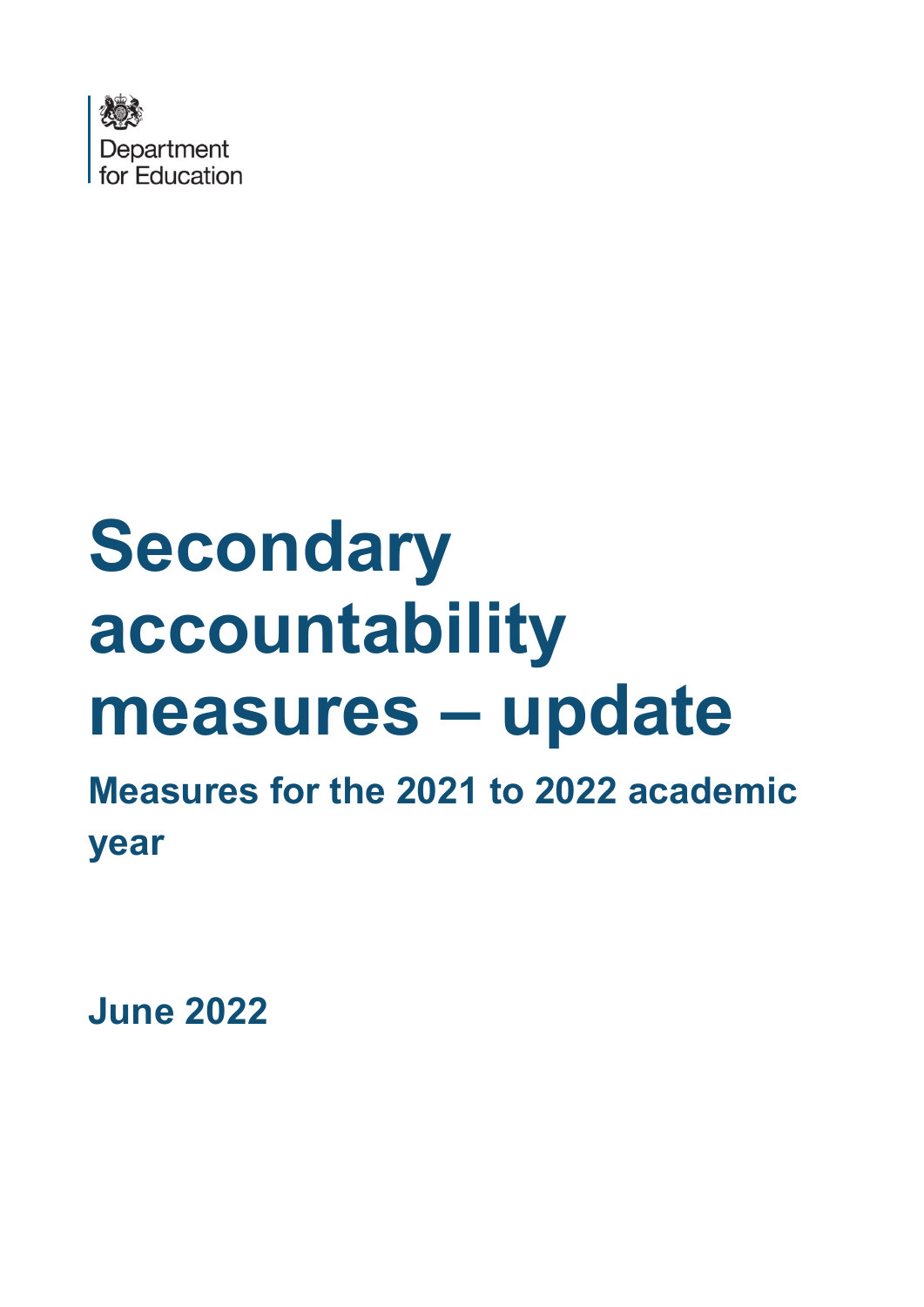# **Contents**

| Summary                                                                                                    | 4              |
|------------------------------------------------------------------------------------------------------------|----------------|
| Expiry or review date                                                                                      | 4              |
| Who is this publication for?                                                                               | 4              |
| Introduction                                                                                               | 6              |
| Changes to the Compare School and College Performance (CSCP) website for the<br>2021/22 academic year      | $\overline{7}$ |
| Calculating key stage 4 performance measures in 2021/22                                                    | 8              |
| Early entries from 2019/20 and 2020/21                                                                     | 8              |
| Technical Awards and unit grades achieved in 2019/20 and 2020/21                                           | 9              |
| <b>EBacc entry and attainment measures</b>                                                                 | 9              |
| EBacc entry and attainment measures - example                                                              | 9              |
| Attainment in English and maths measures                                                                   | 10             |
| Attainment in English and maths measures - example                                                         | 10             |
| Early entries from 2019/20 and 2020/21 and re-entries in 2021/22                                           | 10             |
| Early entries and re-entries in 2021/22 - example                                                          | 10             |
| Science pathways                                                                                           | 11             |
| Changes to the KS2 baseline for calculating Progress 8                                                     | 12             |
| Key stage 4 multi-academy trust (MAT) measures                                                             | 14             |
| Eligibility for inclusion in the MAT measures                                                              | 14             |
| Calculating KS4 measures at MAT level                                                                      | 15             |
| Disadvantaged pupils and MAT measures                                                                      | 15             |
| Annex A: worked examples of methodology for calculating Progress 8 and Attainment 8                        | 16             |
| Progress 8/Attainment 8 - 2021/22 methodology                                                              | 16             |
| Progress 8/Attainment 8 - 2018/19 methodology                                                              | 17             |
| Annex B: worked example of 2021/22 methodology for calculating EBacc measures                              | 18             |
| Annex C: worked example of 2021/22 methodology for calculating Attainment in English<br>and maths measures | 20             |
| Annex D: worked examples of science pathways in 2021/22 measures                                           | 21             |
| Science pathways example 1                                                                                 | 21             |
| Science pathways example 2                                                                                 | 22             |
| Annex E: worked example of MAT level Progress 8                                                            | 24             |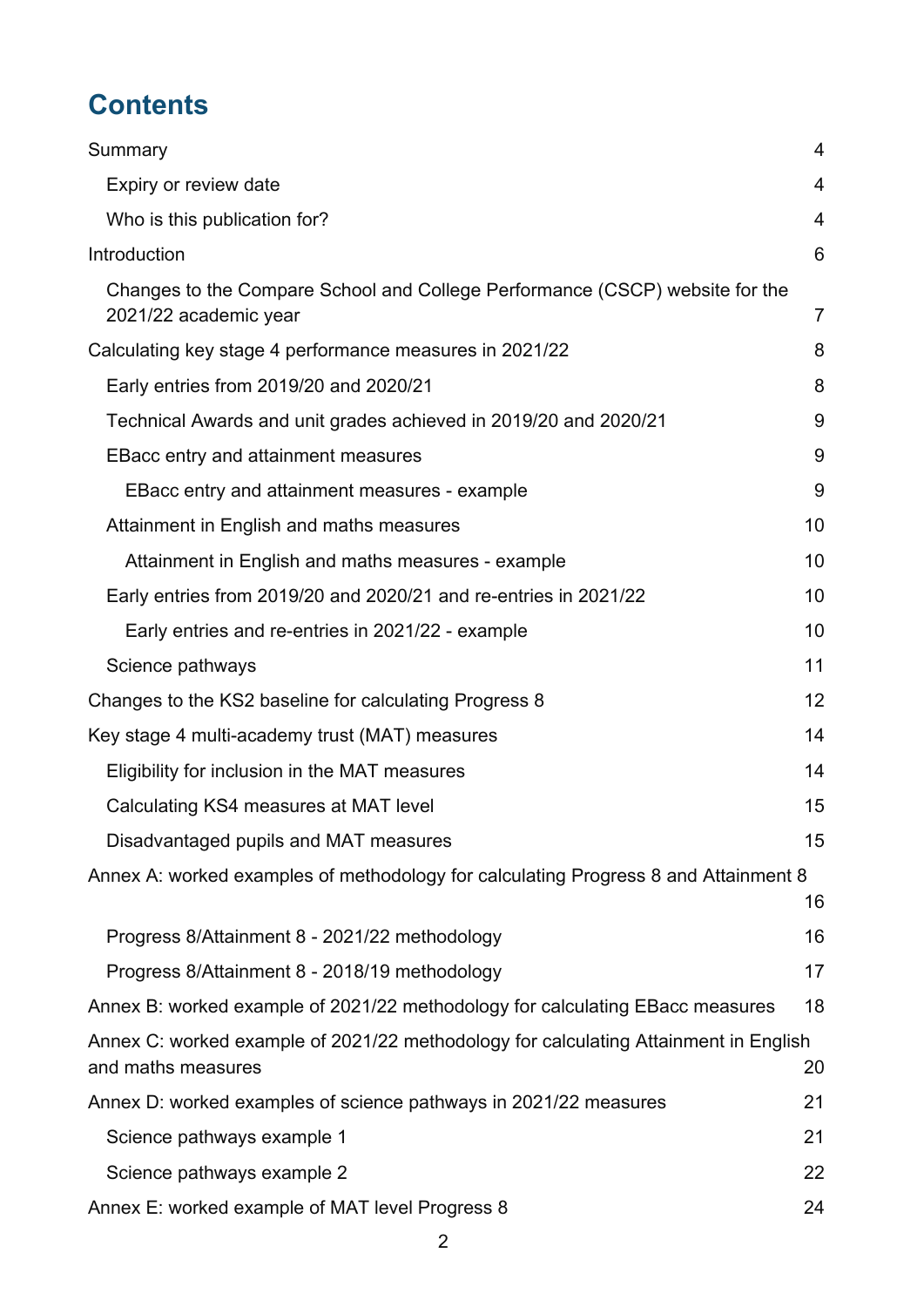| Annex F: worked example of MAT level EBacc entry  | 25 |
|---------------------------------------------------|----|
| Annex G: worked example of MAT level Attainment 8 | 26 |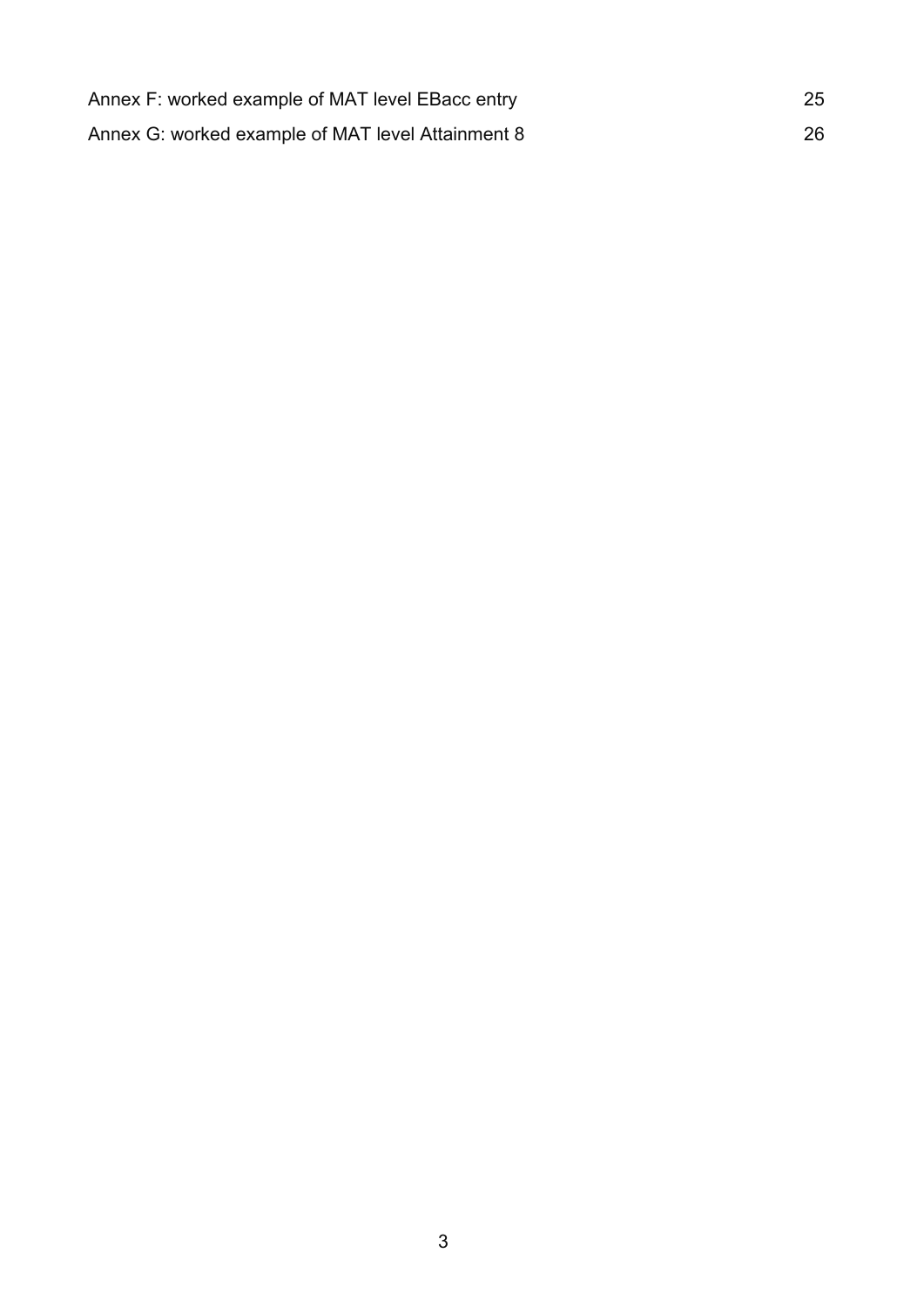# <span id="page-3-0"></span>**Summary**

This update sets out our intended approach to the usual suite of key stage 4 (KS4) school and college performance measures in the 2021/22 academic year.

KS4 measures for 2021/22 will be affected by qualification results from 2020 and 2020/21 not being included. We have made adjustments to the methodology designed to minimise the impact of gaps in data for schools and colleges.

Progress 8 will also have changes to its baseline, as key stage 2 (KS2) outcomes have been reported as scaled scores instead of national curriculum levels since 2016. We intend to take a broadly similar approach to calculating Progress 8 using KS2 scaled scores as in previous years.

This update sets out the following:

- how we will calculate KS4 performance measures for 2021/22, including how we will use 1) early entries from 2019/20 and 2020/21 and 2) unit grades achieved in Technical Awards in 2019/20 and 2020/21 in KS4 performance measures for 2021/22;
- further clarification on EBacc entry and attainment measures, attainment in English and maths measures, early entries and re-entries in 2021/22 and science pathways; and
- changes to the KS2 baseline for Progress 8 from 2021/22, following the introduction of KS2 scaled scores in 2016, and how we define low, middle and high prior attainment at KS4 using KS2 scaled scores.
- how we will calculate KS4 MAT measures for 2021/22.

This update should be read alongside the [secondary accountability guidance](https://assets.publishing.service.gov.uk/government/uploads/system/uploads/attachment_data/file/872997/Secondary_accountability_measures_guidance_February_2020_3.pdf) issued in February 2020, when KS4 revised data for 2018/19 was published.

## <span id="page-3-1"></span>**Expiry or review date**

We plan to update the full [secondary accountability guidance](https://assets.publishing.service.gov.uk/government/uploads/system/uploads/attachment_data/file/872997/Secondary_accountability_measures_guidance_February_2020_3.pdf) document in autumn 2022, incorporating the changes set out in this update.

# <span id="page-3-2"></span>**Who is this publication for?**

This guidance is for:

- senior leaders working in secondary schools and trusts, including maintained schools, academies, alternative provision, free schools and special schools;
- independent schools or colleges with 14-16 provision seeking information on secondary accountability measures;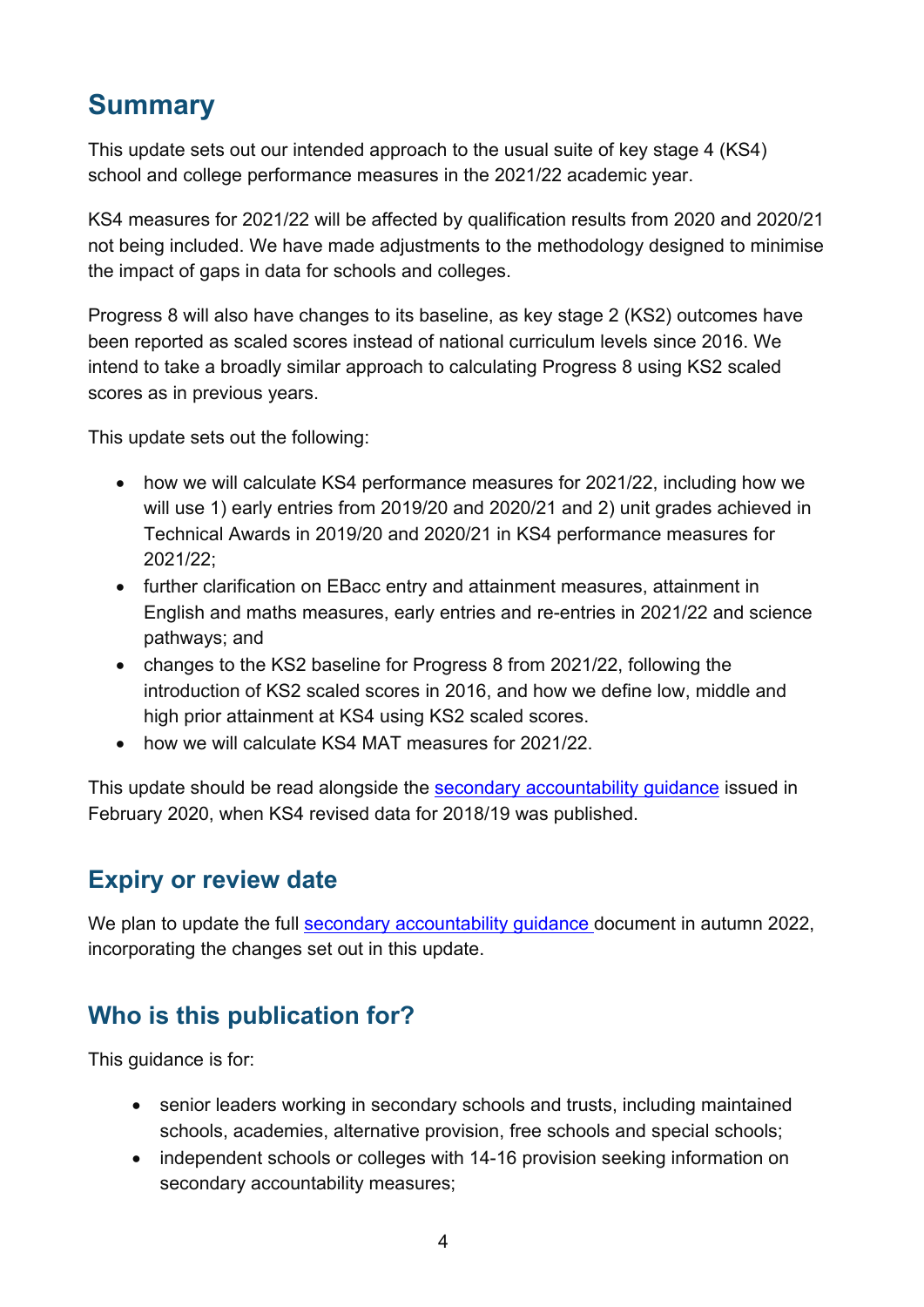- governors and trustees
- local authorities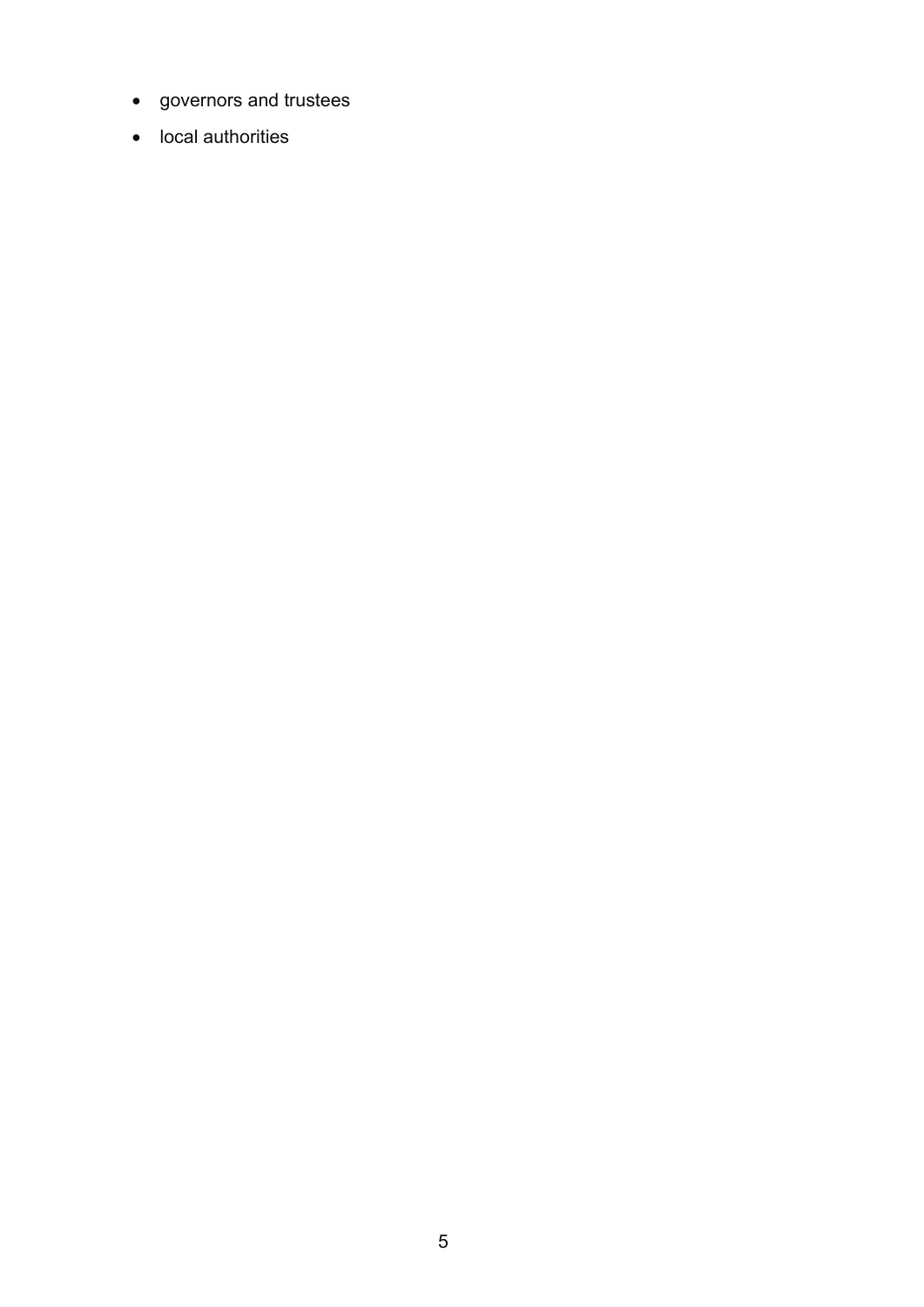# <span id="page-5-0"></span>**Introduction**

Most exams and assessments did not take place in the 2019/20, or 2020/21 academic years, due to the impact of COVID-19. We did not publish school or college level results data on the performance measures website in autumn 2020 or autumn 2021, and we have been clear that this data will not be used to hold schools and colleges to account. We have also [stated](https://www.gov.uk/government/publications/school-and-college-accountability-approach-2020-to-2022/school-and-college-accountability-2021-to-2022-academic-year) that we will not use qualification grades achieved in 2020 or in the 2020/21 academic year in future performance measures.

It is government policy that exams and assessments for GCSEs, AS and A levels (as well as for vocational and technical qualifications) should go ahead in summer 2022. In July 2021 we [announced](https://www.gov.uk/government/publications/coronavirus-covid-19-school-and-college-performance-measures) that, as we plan for exams to go ahead, we will publish results from qualifications achieved in 2021/22 on the [Compare School and College Performance](https://www.compare-school-performance.service.gov.uk/schools-by-type?step=default&table=schools®ion=all-england&for=secondary)  [website](https://www.compare-school-performance.service.gov.uk/schools-by-type?step=default&table=schools®ion=all-england&for=secondary) (often known as the 'school and college performance tables'), using our normal suite of KS4 accountability measures, as far as that is possible. With GCSE, AS and A level exams returning, it is important we move back to publicly available data about exam results in a school or college, for transparency and as a starting point to support parents and students when choosing schools or post-16 institutions.

We recognise the uneven impact on schools and colleges of the pandemic, and will ensure clear messages are placed on performance measures website to advise caution when considering the 2021/22 data. This will include strongly discouraging all users of the data from drawing comparisons with performance data from previous years. We will also advise caution when comparing a school's performance with national or local authority averages, advising users to talk to the school or college to understand the context for the results.

For example, if performance data shows that 35% of pupils in a school achieve a grade 5 or above in English and maths, parents and other users will want to consider – cautiously, and as a first step - how this figure relates to local and national averages for 2021/22, but without drawing firm conclusions solely on that basis. The school's figure then provides a starting point for discussion with the school. Talking to the school is a vital step to understand the broader context around this figure, and how it might have been impacted by the school and its pupils' experience of the pandemic.

We will also strongly advise against direct comparisons between the performance data for one school or college and another school or college, without taking this broader context into account.

We will also provide KS4 data to Ofsted to go in the Inspection Data Summary Report (IDSR) to inform inspection activity under the Quality of Education judgement, for example, on the impact of curriculum decisions. Inspectors will be clear that 2021/22 data is not comparable with earlier years and aware of the caveats on the data due to the changes to the methodology outlined in this document and the uneven impact of the pandemic on pupils and schools. Inspectors will be sensitive in their use of this data.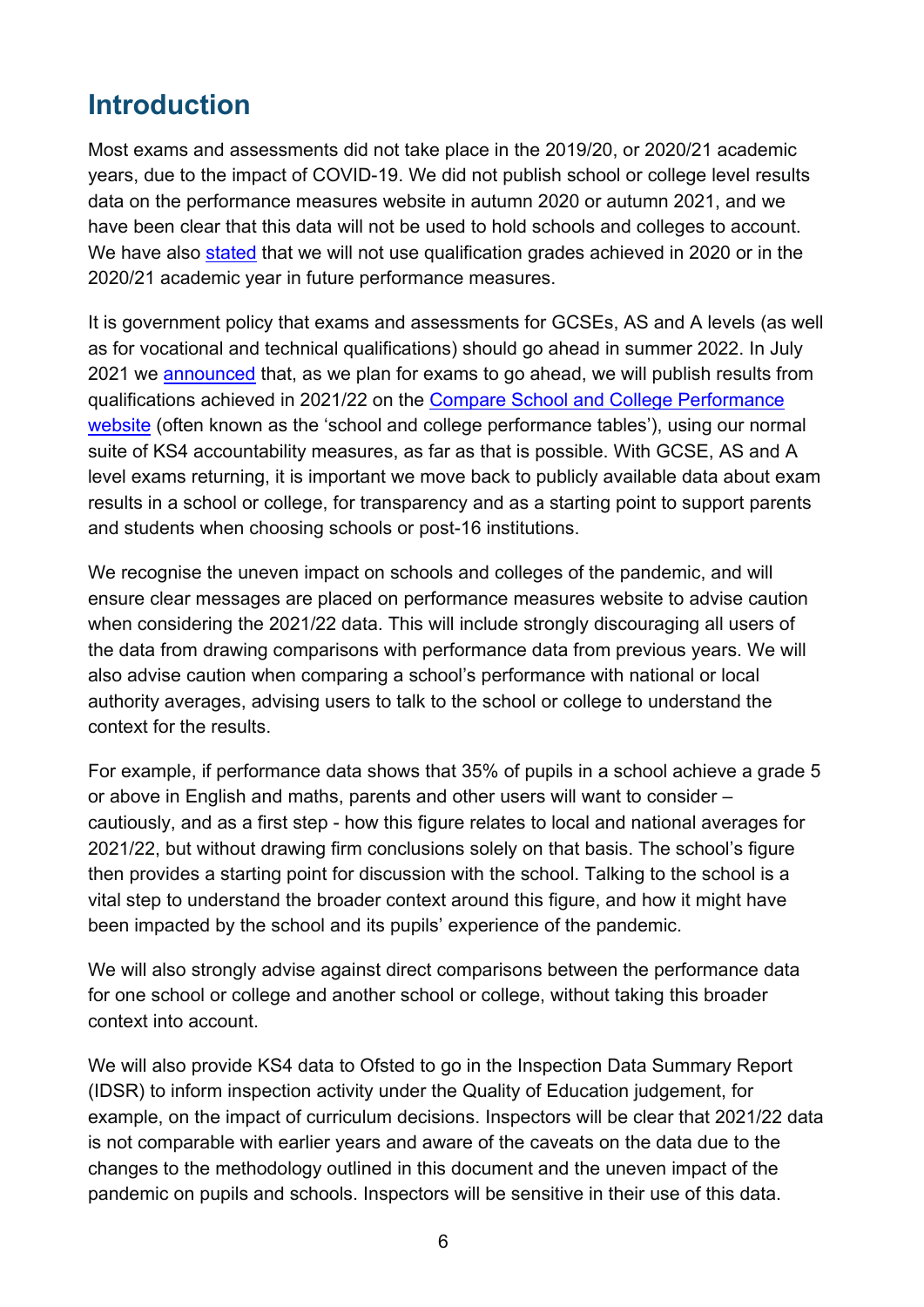As set out in DfE [guidance,](https://www.gov.uk/government/publications/reviewing-and-revising-school-teachers-pay) school and trust leaders should not make pay progression for teachers dependent on the assessment data for a single group of pupils. Performance management targets relating to pupil performance should not be used in isolation and other factors, in this case the uneven impact of the pandemic on pupils and schools and the considerable caution needed when using the 2021/22 performance data, should also be taken into account.

### <span id="page-6-0"></span>**Changes to the Compare School and College Performance (CSCP) website for the 2021/22 academic year**

To support appropriate use of the 2021/22 data, we plan to make changes to the performance measures website and the way we present school and college level data for 2021/22. We will be carrying out further work and testing over the coming months on these changes for this year, which will include:

- removing the "all schools and colleges in England" and local authority comparison tables (we will continue to show local authority and national averages for each performance measure on the individual school or college pages; and data on all schools/colleges and local authorities will still be available to download from the website);
- changing the name of the website to reduce the emphasis on comparison between institutions;
- stopping displaying pre-pandemic data (2018/19 and earlier) on the school/college pages and move these data to the usual archive with a link on the website; and
- changing the way we present progress measures, by removing the coloured "bandings" to discourage simplistic conclusions being drawn about a school or college's overall performance.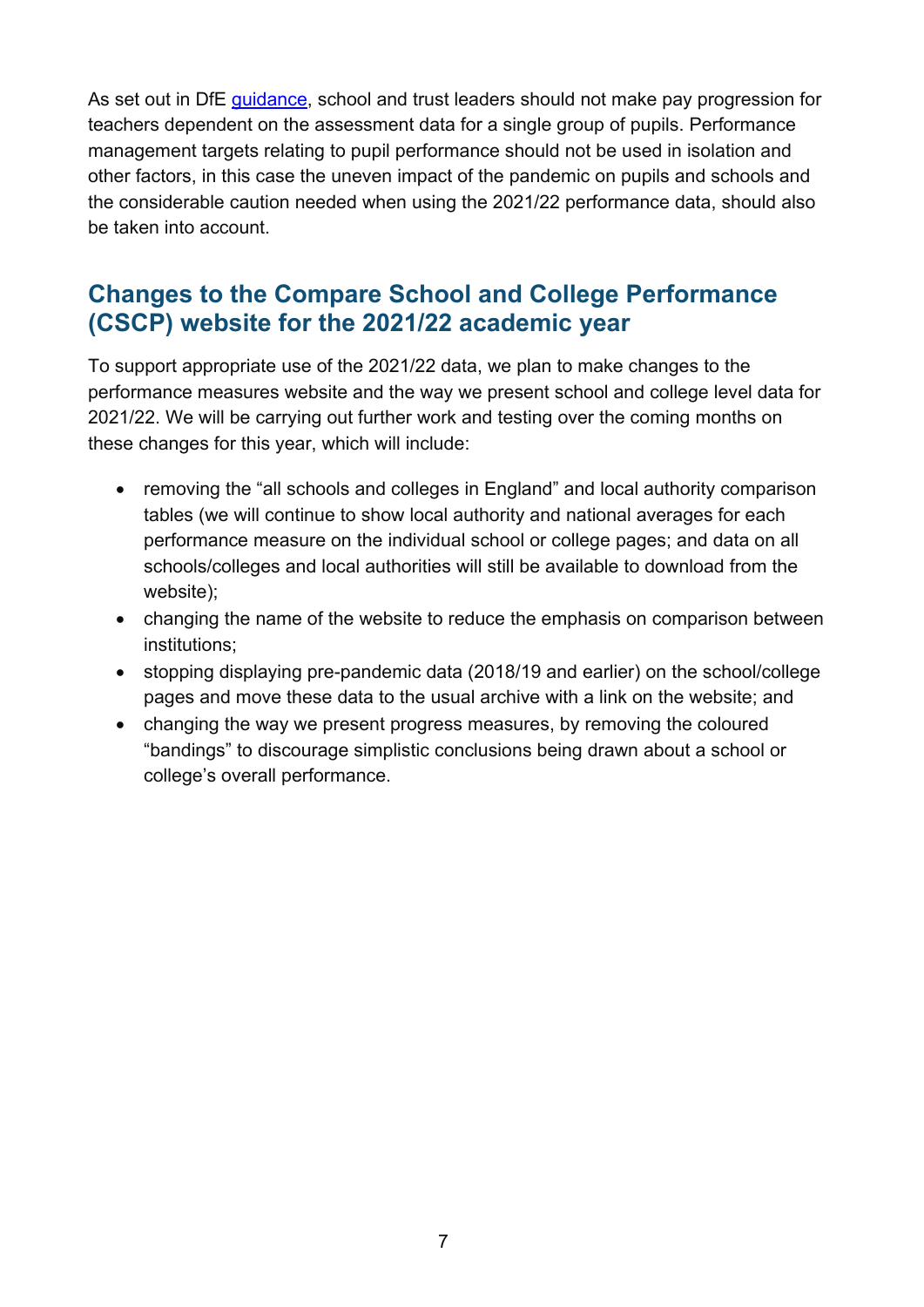# <span id="page-7-0"></span>**Calculating key stage 4 performance measures in 2021/22**

When calculating KS4 performance measures for 2021/22, we will include results from qualifications taken in academic year 2021/22[1](#page-7-2). We will, however, exclude GCSE and AS qualifications taken as part of the extraordinary autumn 2021 examination series. $^2$ Results from qualifications **routinely** offered in autumn that count towards KS4 performance measures, such as technical awards and GCSE English and GCSE maths qualifications, will be included in the 2021/22 KS4 performance measures. The first entry rule $3$  will apply to these qualifications.

## <span id="page-7-1"></span>**Early entries from 2019/20 and 2020/21**

We have made clear that results data from 2020 and 2020/21 will not be used in school and college level performance measures in future years. $4$  In light of this, we need to adjust the methodology for calculating KS4 performance measures in 2021/22 to take account of pupils entered early<sup>[5](#page-7-6)</sup> for qualifications in 2019/20 and 2020/21, who will reach the end of KS4 in 2021/22.[6](#page-7-7) 

It is important to note that the changes to methodology minimise, but cannot eliminate completely, the impact of gaps in data. The approach is the best option available, given our commitment not to use qualification results data from 2020 and 2020/21. We will ensure messages are placed on the performance measures website to highlight the change in methodology and potential impact on a school's performance measures.

**When calculating KS4 performance measures in 2021/22, we will count entries from 2019/20 and 2020/21, but will only include results from 2021/22.**[7](#page-7-8) A worked example is included in Annex A. This means that, for example, where a pupil has taken

<span id="page-7-2"></span><sup>1</sup> School and college performance measures for 2021/22 will be published on the performance measures website in October 2022 and February 2023.

<span id="page-7-3"></span><sup>2</sup> The extraordinary autumn 2021 exams were provided solely in response to the cancellation of the summer 2021 exam series, and entry was restricted to students who received a teacher-assessed grade in summer 2021 and to students who, in the opinion of the exam board, would have entered summer 2021 exams had they not been cancelled.

<span id="page-7-4"></span><sup>3</sup> The [first entry rule](https://www.gov.uk/government/news/changes-to-early-entry-at-gcse) is where a pupil's first entry in a particular subject counts towards the school's performance measures.

<span id="page-7-5"></span><sup>4</sup> We will include results from qualifications taken in autumn 2019, as these were pre-pandemic. We will **not** include results from qualifications taken in autumn 2020.

<span id="page-7-6"></span><sup>5</sup> Most commonly when pupils were in year 10 but also in year 9.

<span id="page-7-7"></span><sup>6</sup> We intend to take a similar approach for the smaller number of pupils entered early in 2020/21 who will reach the end of key stage 4 in 2022/23.

<span id="page-7-8"></span><sup>7</sup> We will also count the results of qualifications achieved in autumn 2019 for pupils reaching the end of KS4 in 2021/22, and first entry rules will apply.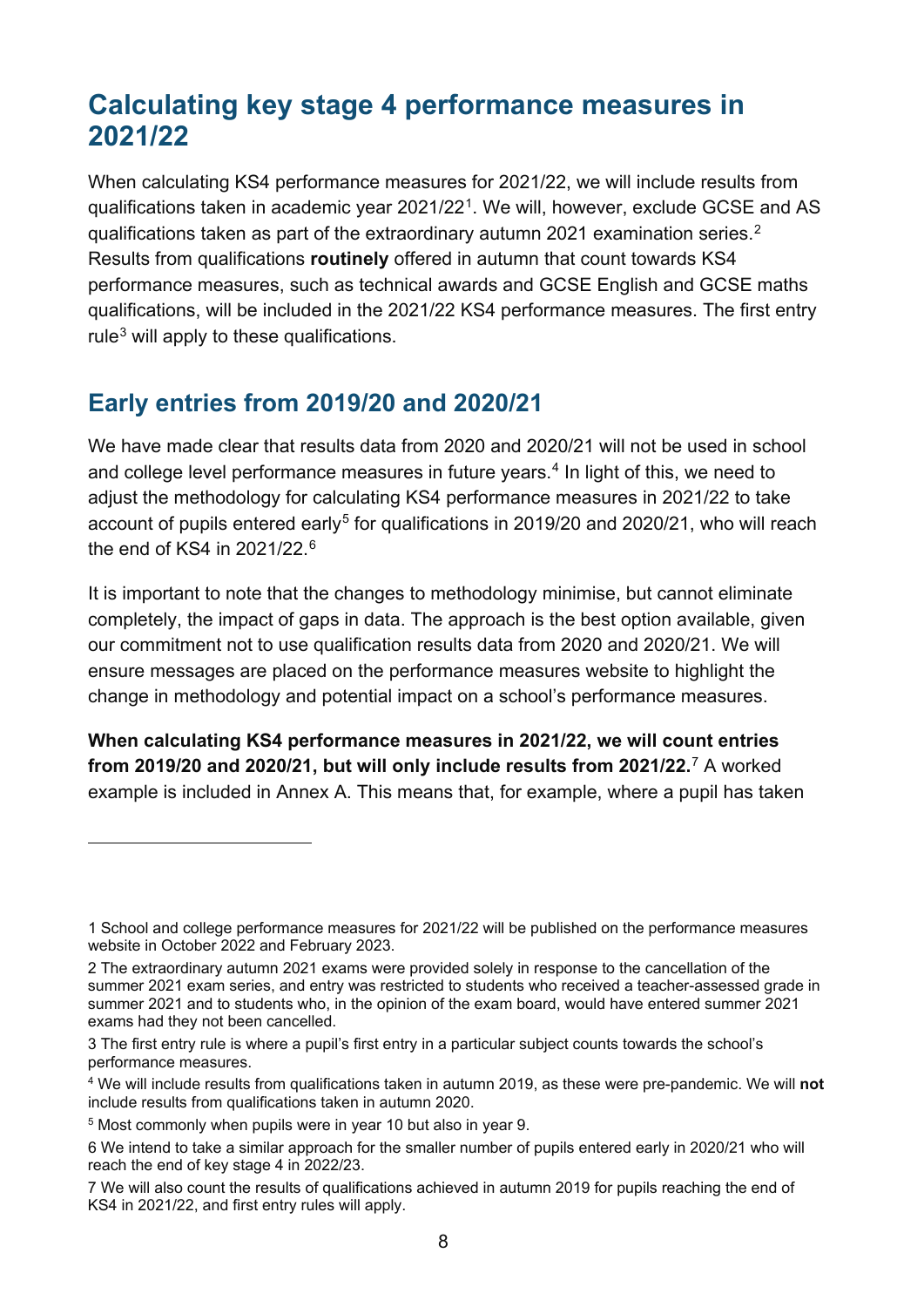GCSE English literature in summer 2021, and GCSE English language in summer 2022, we will count the summer 2021 entry in English literature for the purposes of triggering the double weighting for English in Progress 8 and Attainment 8. However, only the summer 2022 result in English language will count towards the Progress 8 and Attainment 8 scores, regardless of which grade is higher.

## <span id="page-8-0"></span>**Technical Awards and unit grades achieved in 2019/20 and 2020/21**

We will include qualification grades in Technical Awards achieved in 2021/22 in KS4 performance measures for 2021/22 and in future KS4 performance measures, even if some of the constituent units of that qualification were given a grade in 2019/20 or 2020/21 via Centre Assessed Grade, Teacher Assessed Grade or another process, such as remote invigilation or special consideration.

#### <span id="page-8-1"></span>**EBacc entry and attainment measures**

When calculating EBacc entry and attainment measures for 2021/22, we will count entries from 2019/20 and 2020/21, but will only include results from 2021/22.

This means that the EBacc entry measure will reflect early entries made when pupils were in Year 10 or Year 9, as well as entries in year 11, as the measure usually does.

EBacc attainment measures including EBacc Average Point Score (APS), EBacc threshold attainment measures (9-5, 9-4, 9-1) and EBacc value added measures may be impacted by our commitment not to use results from 2020 or 2020/21, as we will only include results from 2021/22.

#### <span id="page-8-2"></span>**EBacc entry and attainment measures - example**

If a pupil was entered for GCSE Spanish in summer 2021 and received a teacher assessment grade (TAG), and is entered for the other subjects required for EBacc entry in summer 2022, then the GCSE Spanish entry from summer 2021 would count towards the EBacc entry measure.

Given our previous commitment not to include results from 2020/21 in performance measures, the grade achieved in GCSE Spanish in summer 2021 would not count towards any of the EBacc attainment measures for 2021/22. This would mean that the pupil would not be counted as having achieved a grade 5 or above in all EBacc subjects (even if the summer 2021 result is a grade 5 or above), and their EBacc APS score would be affected as they would not receive a score for the languages pillar. A worked example is included in annex B.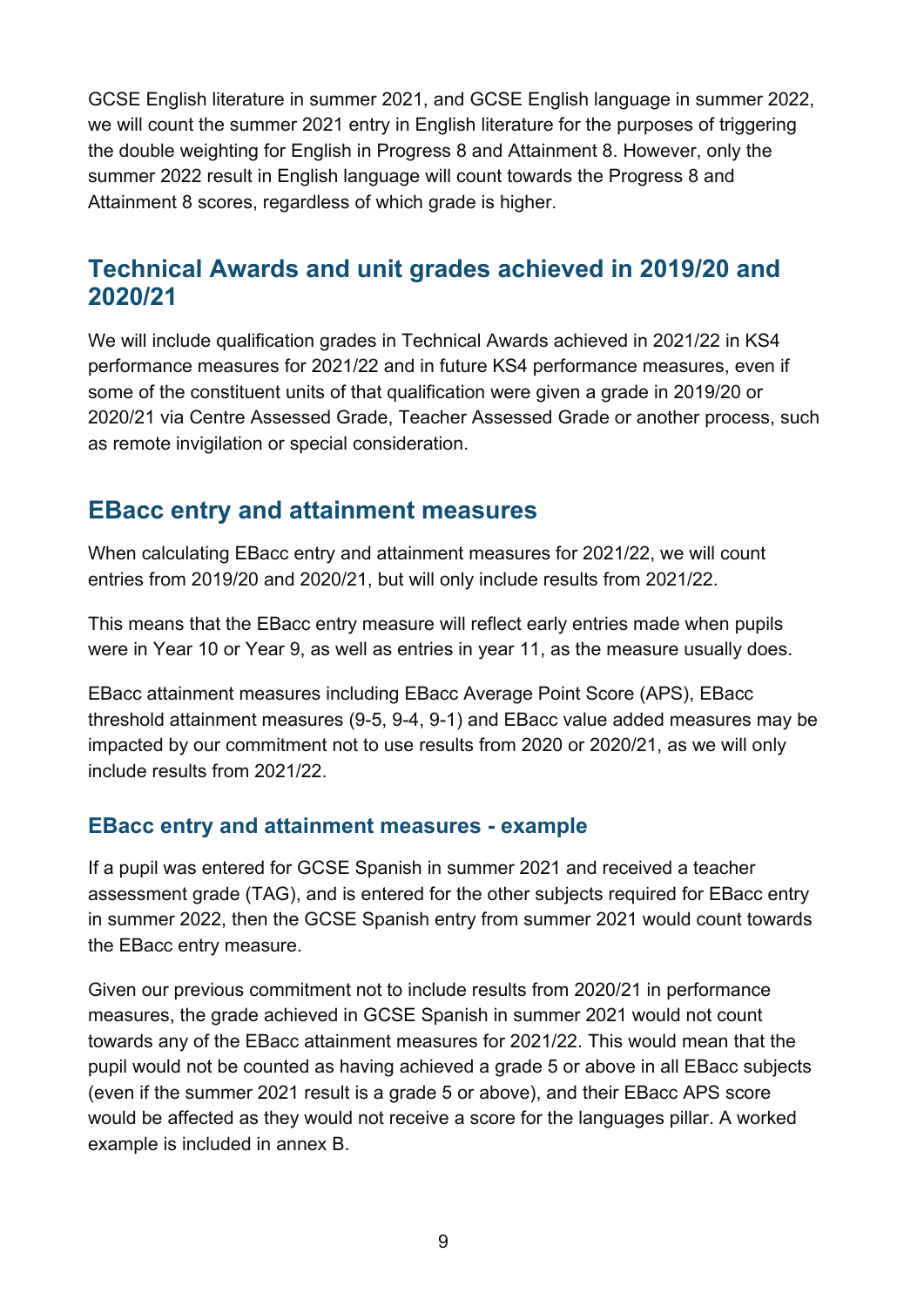## <span id="page-9-0"></span>**Attainment in English and maths measures**

When calculating Attainment in English and maths measures for 2021/22, we will count entries from 2019/20 and 2020/21, but will only include results from 2021/22.

These measures show the proportion of pupils achieving a grade 5 and above and the proportion of pupils achieving a grade 4 and above in GCSE English and maths. A pupil has to achieve the relevant threshold grade in either English literature or English language; there is no requirement to sit both.

#### <span id="page-9-1"></span>**Attainment in English and maths measures - example**

If a pupil was entered for GCSE English literature in 2020/21 and received a TAG, and entered for GCSE English language and GCSE maths in 2021/22, then we will count the results from GCSE English language and GCSE maths in 2021/22.

In the event that the pupil achieved a grade 5 in GCSE English literature in 2020/21 and a grade 4 in GCSE English language in 2021/22, this means that their result in 2021/22 would count towards the attainment in English and maths at grade 4 and above, but not towards attainment in English and maths at grade 5 and above (because we would not count the result achieved in GCSE English literature in 2020/21).

If a pupil was entered for GCSE maths in 2020/21 and GCSE English language and/or GCSE English literature in 2021/22, they would count as "entered in both subject areas" but their GCSE maths grade from 2020/21 would not count towards the attainment in English and maths measure at grade 4 and above, or at grade 5 and above in 2021/22.

A worked example is included in annex C.

#### <span id="page-9-2"></span>**Early entries from 2019/20 and 2020/21 and re-entries in 2021/22**

Where a pupil has been entered early in a subject in 2019/20 or 2020/21, and is then reentered for the same subject in 2021/22, the first entry rule will apply and the result achieved in the re-entry in 2021/22 will not count towards any KS4 performance measures for 2021/22.

#### <span id="page-9-3"></span>**Early entries and re-entries in 2021/22 - example**

If a pupil was entered early for GCSE history in summer 2021 and received a TAG, and is re-entered in summer 2022, the first entry rule will apply. This means that we will count the 2021 entry (but not the result) towards Attainment 8 and Progress 8 and the EBacc entry and attainment measures. The pupil could use the result achieved in the re-entry in 2021/22 for progression purposes (e.g. to meet admissions criteria for further or higher education), but it would not count towards any KS4 performance measures.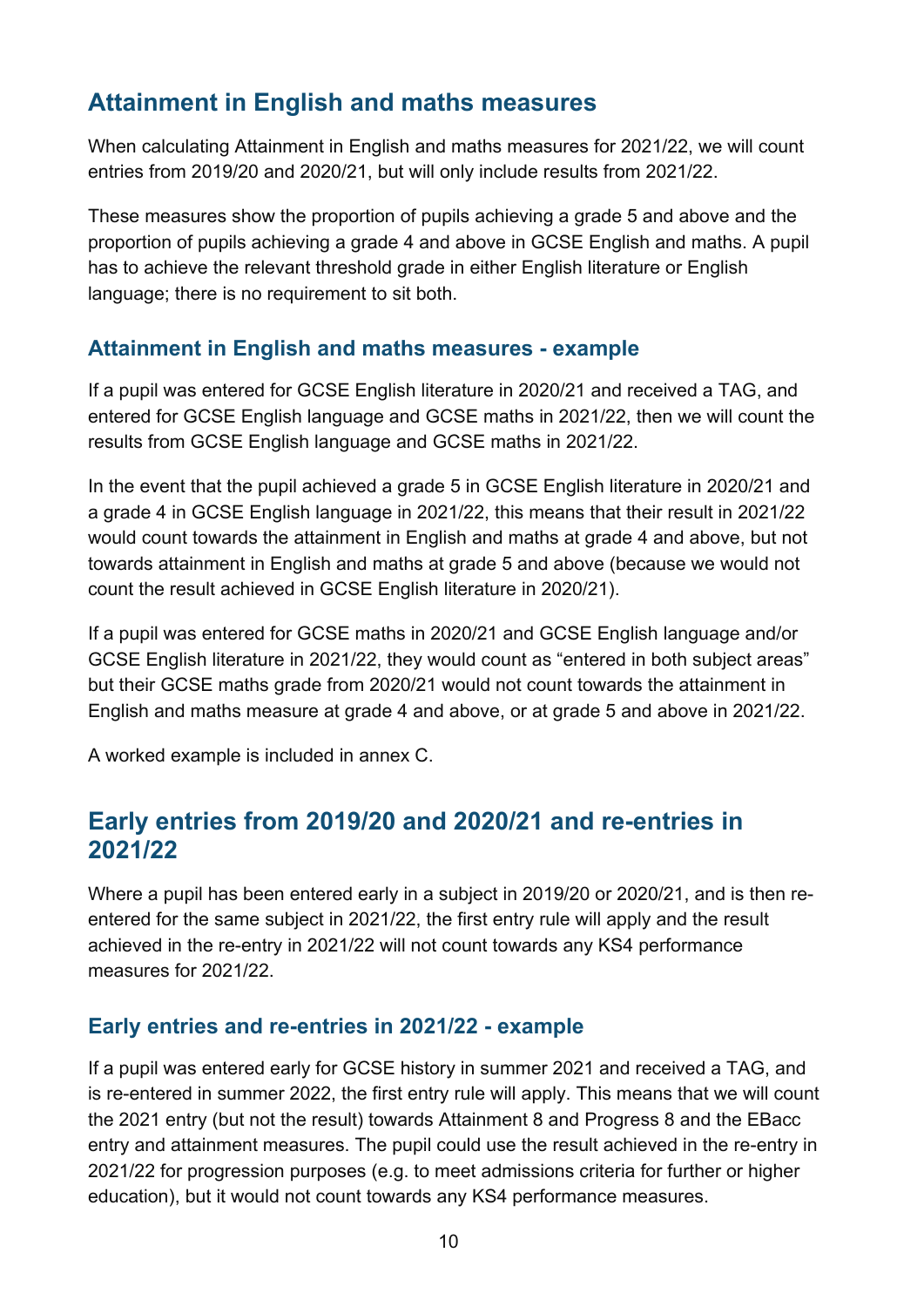# <span id="page-10-0"></span>**Science pathways**

These will operate as set out in the full secondary accountability guidance published in February 2019. Worked examples for 2021/22 measures are included in annex D.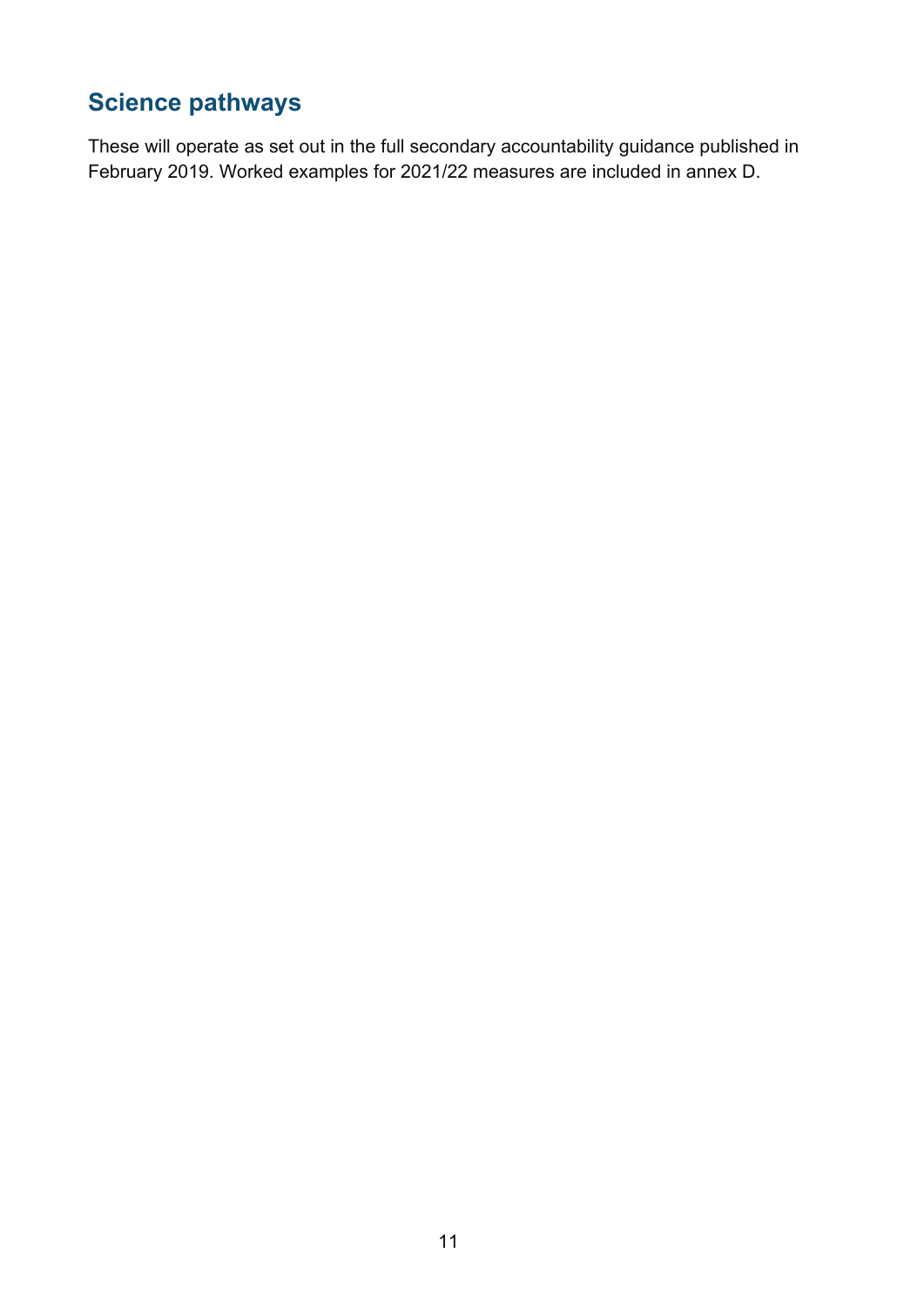# <span id="page-11-0"></span>**Changes to the KS2 baseline for calculating Progress 8**

In 2016, changes were introduced to KS2 national curriculum tests, with pupil outcomes expressed as KS2 scaled scores instead of national curriculum levels. This means we will need to:

- create new Prior Attainment Groups based on KS2 scaled scores to calculate Progress 8 scores (including English, maths, EBacc and 'open' subject breakdowns) and EBacc value added scores for sciences, humanities and languages; and
- amend definitions of low, middle and high prior attainment used on the performance measures website to reflect KS2 scaled scores.

Most pupils who took national curriculum tests in summer 2016 reached the end of key stage 4 in 2020/21. We did not publish Progress 8 in 2020/21, so many of these changes will come into effect in performance measures for 2021/22. The way we define low, middle and high prior attainment at [KS4](https://www.gov.uk/government/statistics/key-stage-4-performance-2021) using KS2 scaled scores was reflected in KS4 [attainment statistics](https://www.gov.uk/government/statistics/key-stage-4-performance-2021) and accompanying data files published in November 2021.

We have completed initial development work and are confident that much of the methodology for calculating Progress 8 will remain similar to previous years. For example, we plan to continue using pupils' average performance at KS2 across English reading and maths as our measure of prior attainment. We also do not anticipate significant changes to the number of prior attainment groups used in Progress 8.

We anticipate that these changes in methodology are likely to have minimal impact on the distribution of Progress 8 scores. We need to see the full data set for 2021/22 before we will be able to confirm how KS2 scaled scores will be assigned to Prior Attainment Groups, or to confirm Attainment 8 averages. This information will be included in an update of the full [secondary accountability guidance](https://assets.publishing.service.gov.uk/government/uploads/system/uploads/attachment_data/file/872997/Secondary_accountability_measures_guidance_February_2020_3.pdf) in autumn 2022.

When reporting on prior attainment, we define low, middle and high prior attainment at KS4 using KS2 scaled scores as follows:

|                               | Average scaled score in<br>English reading and<br>maths |
|-------------------------------|---------------------------------------------------------|
| Low prior attainers           | Below 100                                               |
| <b>Middle prior attainers</b> | Greater than or equal to<br>100 but less than 110       |
| <b>High prior attainers</b>   | Greater than or equal to<br>110                         |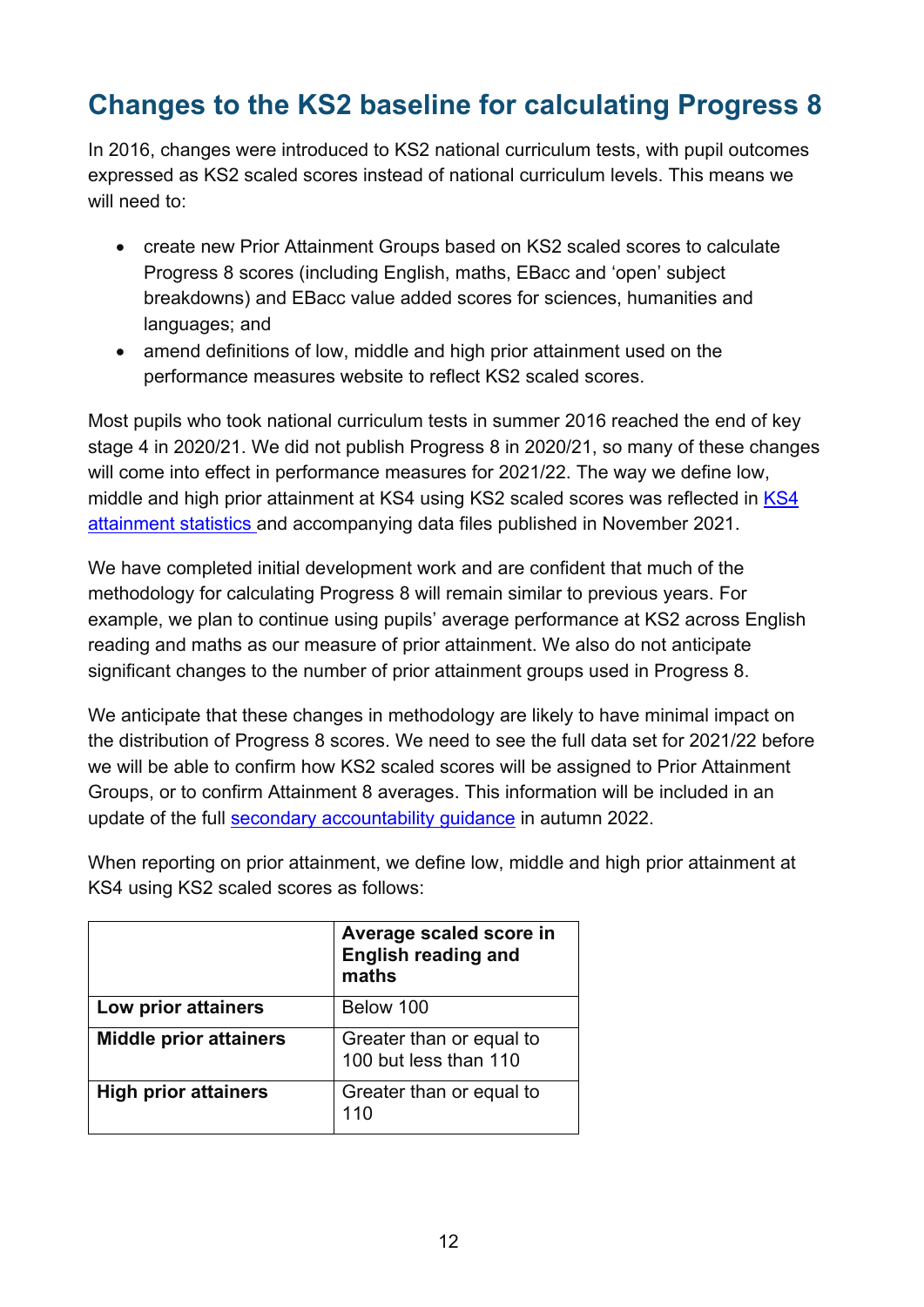Using these definitions changes the percentage of pupils in each group, compared to when prior attainment was defined using national curriculum levels. This is discussed in the [KS4 attainment statistics publication](https://explore-education-statistics.service.gov.uk/find-statistics/key-stage-4-performance-revised/2020-21) (on Explore Education Statistics) published in November 2021 and we expect to see similar patterns in the 2021/22 KS4 measures. We will ensure messages are placed on the performance measures website to highlight the change.

Pupils working below the standard of the test at KS2 are assigned nominal point scores for the purposes of including them in prior attainment measures. The process used to do this in 2021 to define low, middle and high prior attainment and is described in guidance accompanying the 2021 [KS4 attainment statistics publication.](https://explore-education-statistics.service.gov.uk/find-statistics/key-stage-4-performance-revised/2020-21) We expect to use a similar process when calculating KS4 measures in 2021/22.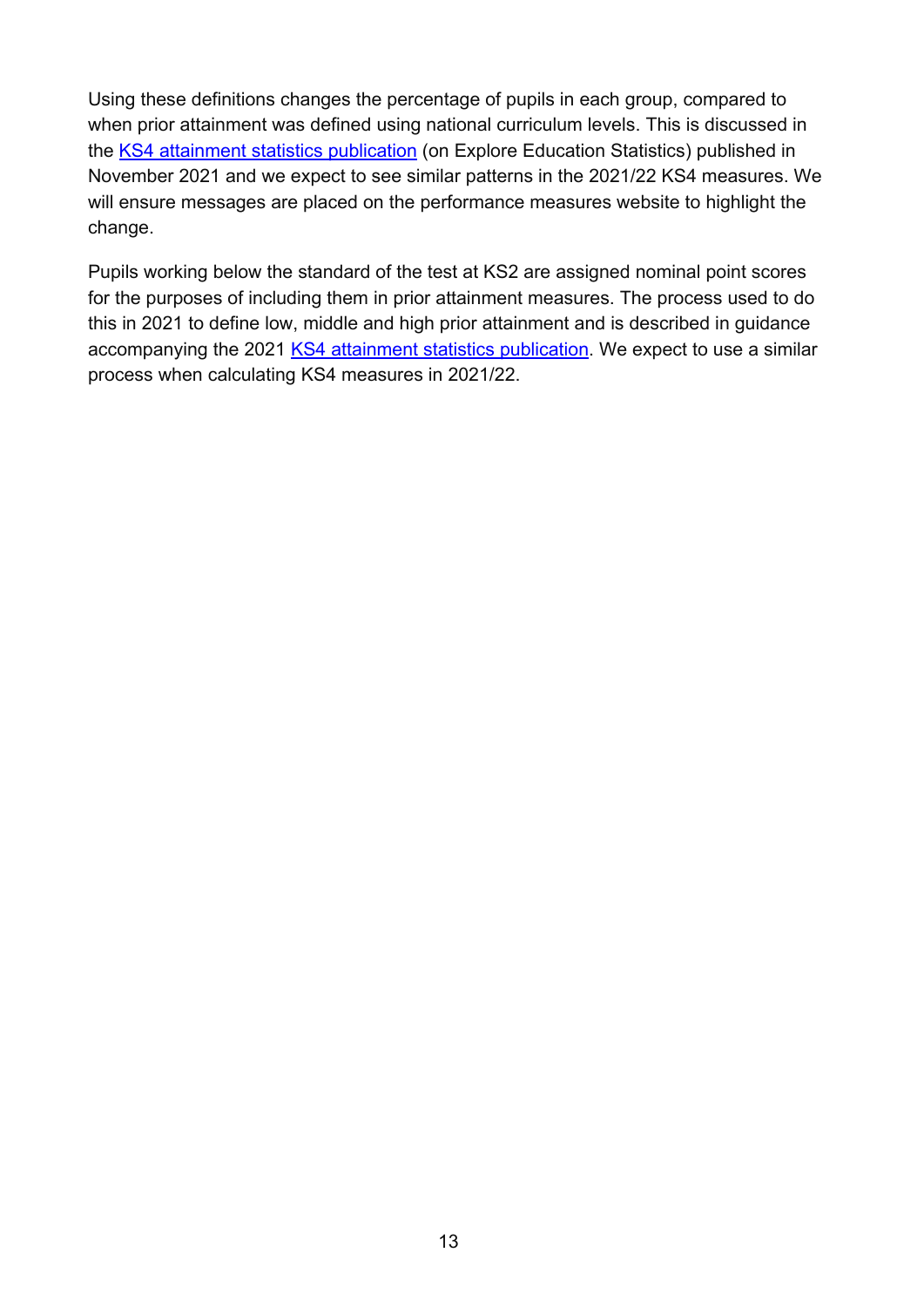# <span id="page-13-0"></span>**Key stage 4 multi-academy trust (MAT) measures**

We intend to produce and publish a set of KS4 MAT measures for 2021/22. As in previous years, we will produce the following KS4 measures at MAT level:

- Progress 8
- percentage entering EBacc
- EBacc Average Point Score (APS)
- percentage achieving EBacc at grade 5 and above/grade 4 and above $8$

This year, for the first time, we will also produce the following KS4 measures at MAT level:

- Attainment 8
- percentage of pupils achieving grade 5 or above in English and maths GCSE

Introducing these measures at MAT level, now and in future years, will ensure greater consistency between the school-level KS4 measures and MAT-level KS4 measures. We will also produce breakdowns of these measures for disadvantaged pupils.

When we calculate MAT measures, we intend to apply the adapted methodology set out earlier in this guidance for school level measures, as MAT measures are based on school level measures.

## <span id="page-13-1"></span>**Eligibility for inclusion in the MAT measures**

We publish performance data at MAT level for MATs that are sufficiently large and well established to a) have had time to have an impact on the performance of schools within the MAT and b) to have aggregated data that is meaningful.

For 2021/22, we will produce measures for MATs:

- that have at least three schools with results at key stage 4, and
- where those schools have been with the MAT for at least three academic years (as of 14 September 2021).

This means that we do not produce measures for all MATs. It also means that where we do produce measures for a MAT, the measures may be based on the results from only some of their schools (ie if they have at least three schools, that have been part of the MAT for 3 or more years that have results at KS4, but also have schools with results at KS4 that have been with the MAT for less than 3 years).

<span id="page-13-2"></span><sup>8</sup> More information on what counts in EBacc can be found in the ['English Baccalaureate: eligible qualifications'](https://view.officeapps.live.com/op/view.aspx?src=https%3A%2F%2Fassets.publishing.service.gov.uk%2Fgovernment%2Fuploads%2Fsystem%2Fuploads%2Fattachment_data%2Ffile%2F1008429%2FEnglish_Baccalaureate_list_of_qualifications.ods&wdOrigin=BROWSELINK) guidance.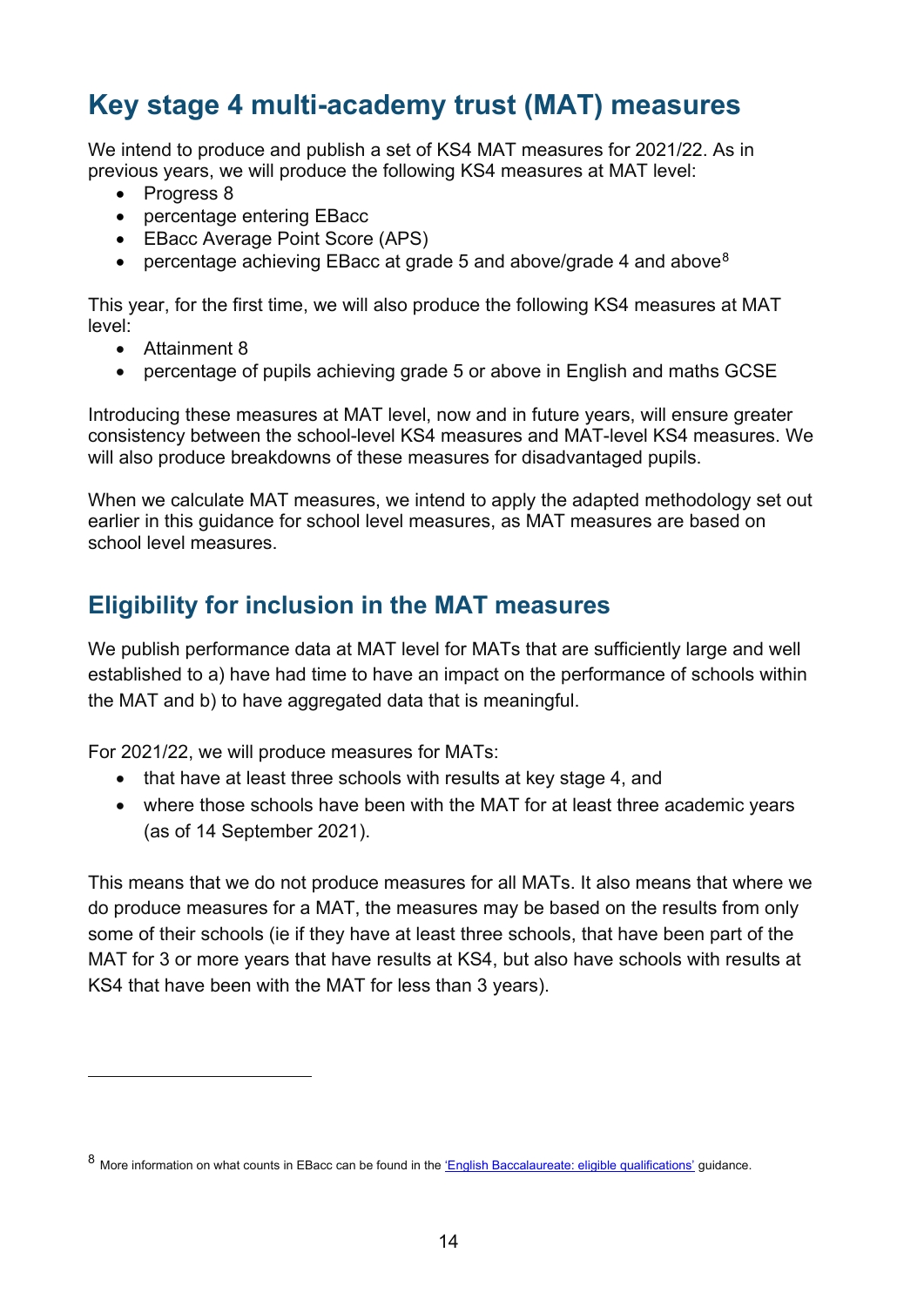We last produced MAT measures for the 2018/19 academic year. We did not publish most school or MAT level performance measures for 2019/20 or 2020/21, as most exams and assessments did not go ahead. Since then, we know that the number of MATs that have at least 3 secondary schools, that have been part of the MAT for at least 3 years has increased, as the MAT sector has continued to mature. This means that we expect that in 2021/22 we will be producing measures for significantly more MATs than we did in 2018/19, and some MATs will have MAT measures produced for the first time.

The measures cover state-funded mainstream schools within MATs only. Special schools, pupil referral units, alternative provision academies and alternative provision free schools are not included.

Previously, we have also reported at sponsor level, for the very small number of MATs this affects. We will no longer be reporting at this level.

## <span id="page-14-0"></span>**Calculating KS4 measures at MAT level**

For each of the measures we publish at MAT level, the score or percentage for each MAT is based on the weighted average of its individual schools' respective progress/attainment scores, as detailed below. This is to ensure that a school's contribution to the overall MAT level score is proportional to its size when calculating the average.

For Progress 8, Attainment 8, EBacc entry and attainment measures, and attainment in English and maths, the score is weighted for:

- the number of pupils at the end of the key stage;
- the length of time the school has been with that MAT (those that have been with the MAT for three years are given a weight of three, those with the MAT for four years are given a weight of four and those with the MAT for five or more years are given a weight of five; as the usual combined duration of KS3 and KS4 is five years).

#### <span id="page-14-1"></span>**Disadvantaged pupils and MAT measures**

We calculate breakdowns of all KS4 MAT level measures for disadvantaged pupils. Evidence shows that overall performance of disadvantaged pupils is lower than that of other pupils. This data indicates how well a MAT improves the performance of disadvantaged pupils. Disadvantaged pupils are those who were eligible for free school meals at any time during the last six years and children looked after (in the care of the local authority for a day or more or who have been adopted from care).

Worked examples of KS4 MAT measures are included in Annexes, E, F and G.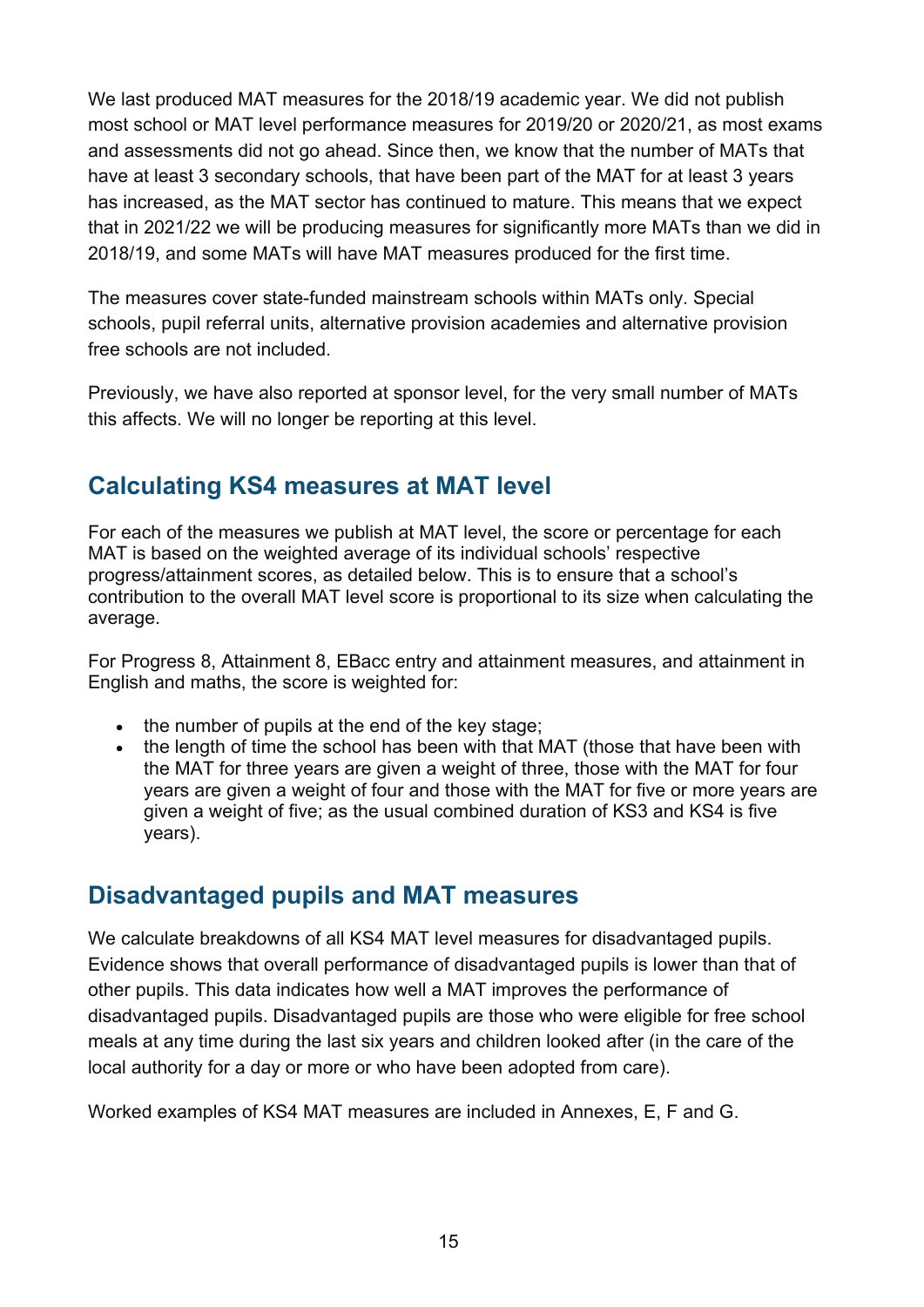# <span id="page-15-0"></span>**Annex A: worked examples of methodology for calculating Progress 8 and Attainment 8**

<span id="page-15-1"></span>**Progress 8/Attainment 8 - 2021/22 methodology**



Poppy has entered GCSE English literature early in year 10 in 2020/21, gaining a grade 7, and GCSE English language in year 11 in 2021/22, gaining a grade 6. The 2020/21 entry in English literature is used to trigger the double weighting for English. In line with the Department's commitment not to use qualification results from 2020/21 in future measures, only the grade 6 in English language gained in 2021/22 would count towards her school's performance measures.

Poppy would be assigned **12 performance table points** for English in Attainment 8/Progress 8 in 2021/22. The English literature grade from 2020/21 would not be included.

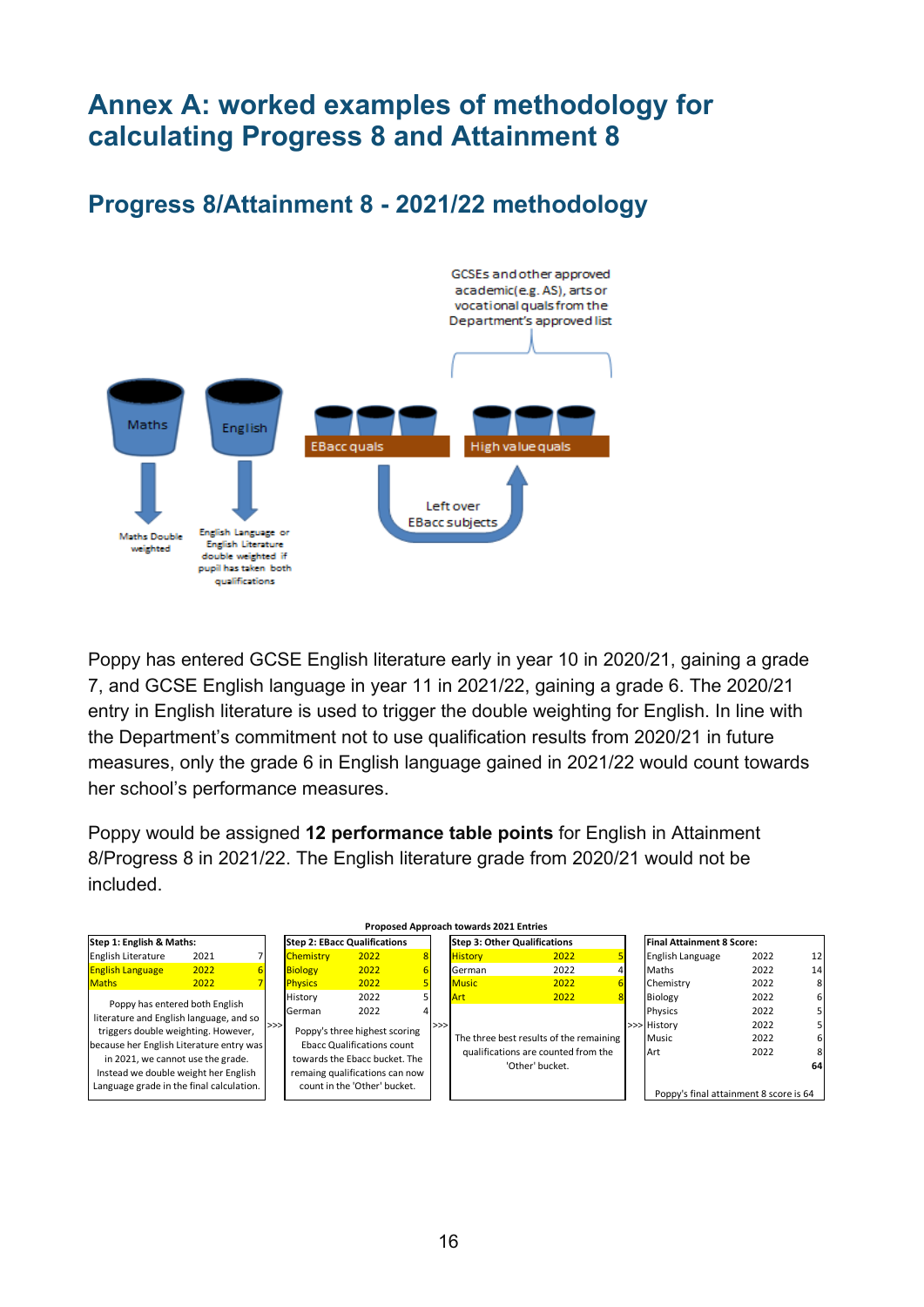## <span id="page-16-0"></span>**Progress 8/Attainment 8 - 2018/19 methodology**

In previous years, the calculation would have been slightly different, as follows.

Poppy enters GCSE English literature early in year 10, gaining a grade 7, and GCSE English language in year 11, gaining a grade 6. The higher of the two grades is double weighted for the English bucket – so Poppy gets **14 performance table points** for English that will count towards her Attainment 8/Progress 8 score. If the English language grade 6 is one of her highest grades, it can count in one of the open buckets (not the EBacc buckets), as a leftover EBacc subject.

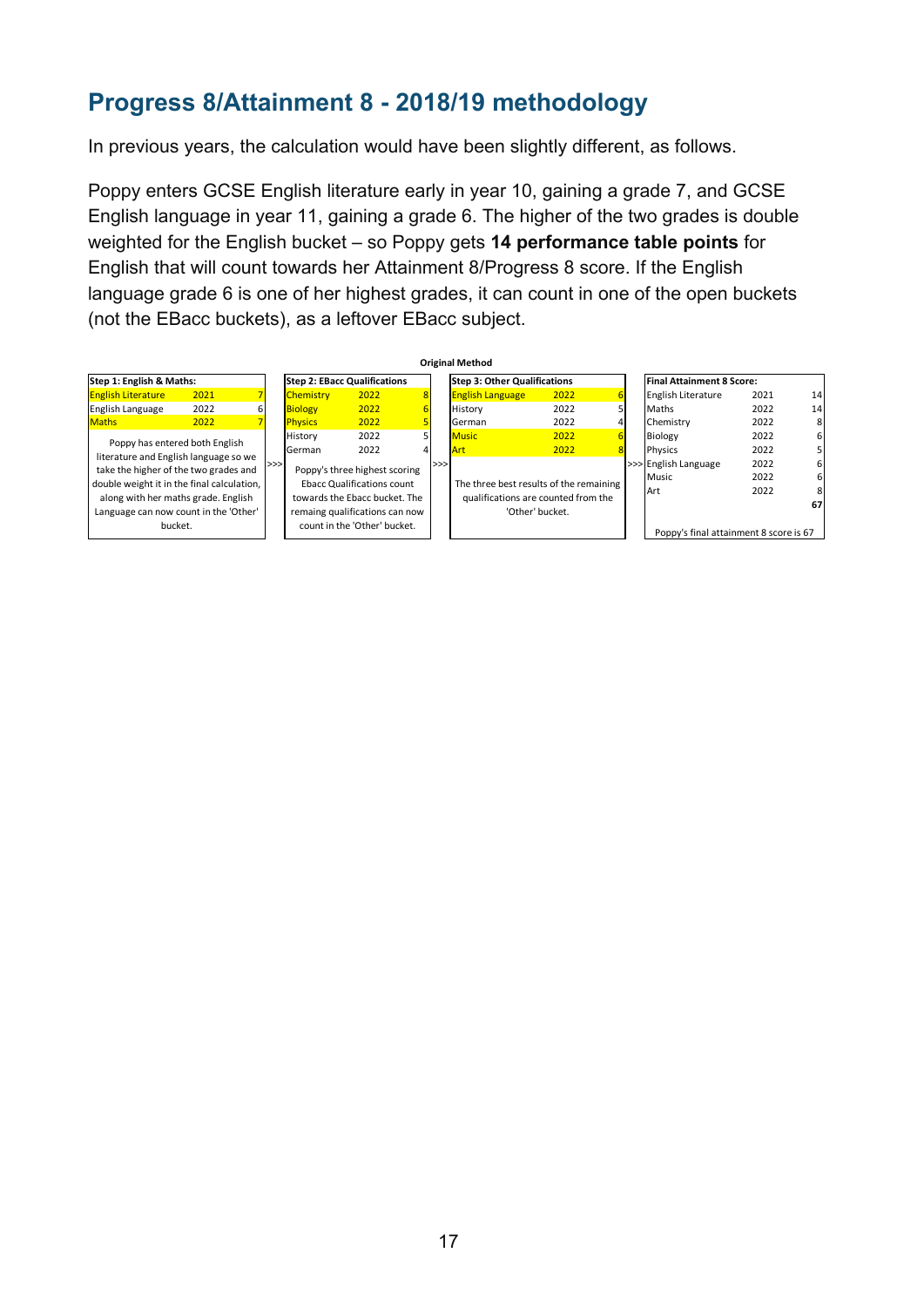# <span id="page-17-0"></span>**Annex B: worked example of 2021/22 methodology for calculating EBacc measures**

Table 1 below sets out how the EBacc APS would be calculated in 2022 for Luke, based on his attainment in EBacc subjects in 2021 and 2022 exam years.

| <b>Exam</b><br><b>Number</b> | Qualification                             | <b>Grade</b>       | <b>Points</b>  | <b>Exam</b><br>year | <b>Exam</b><br>season | <b>Element</b>                                         | <b>Points</b><br>used<br>toward<br><b>EBacc</b><br><b>APS</b> |
|------------------------------|-------------------------------------------|--------------------|----------------|---------------------|-----------------------|--------------------------------------------------------|---------------------------------------------------------------|
| E1                           | <b>GCSE</b><br><b>English</b><br>language | $\overline{7}$     | $\overline{7}$ | 2022                | Summer                | <b>English</b>                                         | $\overline{7}$                                                |
| E2                           | <b>GCSE</b><br>English<br>literature      | 8                  | $\overline{0}$ | 2021                | Summer                | English                                                | <b>No</b>                                                     |
| <b>E3</b>                    | <b>GCSE maths</b>                         | $\overline{7}$     | $\overline{7}$ | 2021                | <b>Winter</b>         | <b>Maths</b>                                           | $\overline{7}$                                                |
| <b>E4</b>                    | <b>GCSE</b><br>combined<br>science        | 55                 | 10             | 2022                | <b>Summer Science</b> |                                                        | 10                                                            |
| E <sub>5</sub>               | <b>GCSE</b><br>geography                  | 6                  | 6              | 2022                |                       | Summer Humanities                                      | 6                                                             |
| E <sub>6</sub>               | <b>GCSE</b><br>physical<br>education      | $\overline{7}$     | $\overline{7}$ | 2022                | Summer                | None -<br>does not<br>count<br>towards<br><b>EBacc</b> | <b>No</b>                                                     |
| E7                           | <b>GCSE</b><br>Spanish                    | 9                  | $\overline{0}$ | 2021                | Winter                | Languages                                              | <b>No</b>                                                     |
| E <sub>8</sub>               | <b>GCSE</b><br><b>French</b>              | 8                  | 8              | 2022                |                       | Summer Languages                                       | 8                                                             |
| E <sub>9</sub>               | <b>GCSE history</b>                       | $\overline{7}$     | $\mathbf 0$    | 2021                | Summer                | <b>Humanities</b>                                      | <b>No</b>                                                     |
| E <sub>10</sub>              | <b>BTEC</b> travel<br>and tourism         | <b>Distinction</b> | $\overline{7}$ | 2022                | Summer                | None -<br>does not<br>count<br>towards<br><b>EBacc</b> | <b>No</b>                                                     |

#### **Table 1: EBacc average point score (EBacc APS)**

#### **Total EBacc point score** = E1 + E3 + E4 + E5 + E8

 $= 7 + 7 + 10 + 6 + 8$ = 38 **EBacc average point score (EBacc APS)** =  $38 \div 6 = 6.33$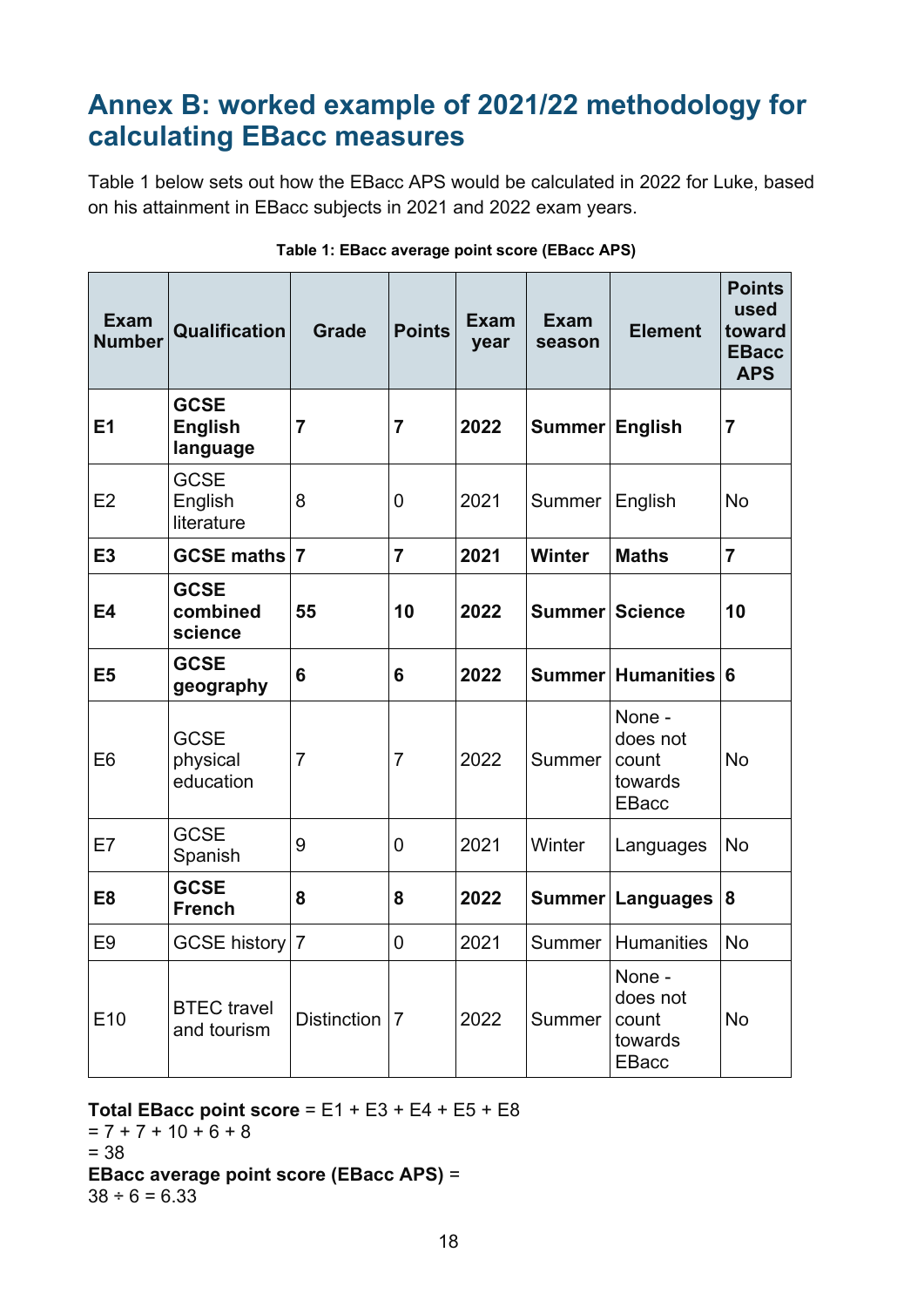Note that any exam from summer of 2021 has its points set to 0.

Therefore, despite Luke achieving a higher grade in GCSE English literature than GCSE English language, the GCSE English language score is the one used in the calculation.

The GCSE maths exam is a 2021 Autumn resit, taken in the winter season, but not classed as an extraordinary resit, so therefore the grade will be counted.

The GCSE Spanish exam is a 2021 Autumn resit, taken in the winter season, but falls into the extraordinary exam series, so the grade will not count.

Note that GCSE French and GCSE Spanish do not discount each other, so the GCSE French result in 2022 can be counted.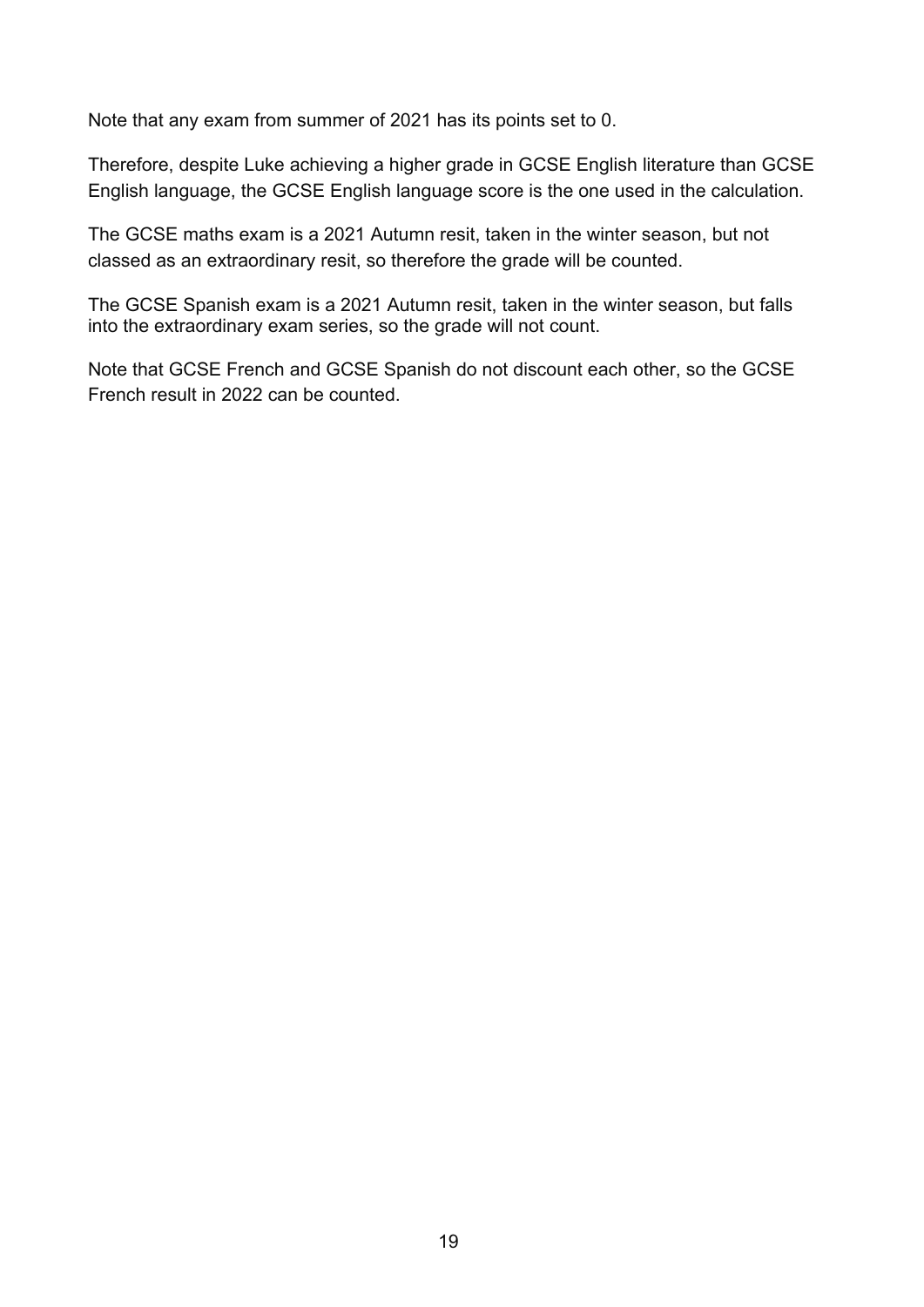# <span id="page-19-0"></span>**Annex C: worked example of 2021/22 methodology for calculating Attainment in English and maths measures**

#### **Table 2:**

| <b>Exam</b><br><b>Number</b> | <b>Qualification</b>           | <b>Grade</b> | <b>Exam</b><br>year | <b>Exam</b><br><b>Season</b> |   | <b>Points Discounted</b> | <b>Achieved 9-5</b> |
|------------------------------|--------------------------------|--------------|---------------------|------------------------------|---|--------------------------|---------------------|
| E1                           | GCSE English 6<br>language     |              | 2021                | Winter                       | 6 | <b>No</b>                | Yes                 |
| E2                           | GCSE English   4<br>literature |              | 2022                | Summer 14                    |   | <b>No</b>                | <b>No</b>           |
| E <sub>3</sub>               | <b>GCSE maths</b>              | 7            | 2021                | Summer 10                    |   | <b>No</b>                | <b>No</b>           |
| E <sub>4</sub>               | <b>GCSE maths</b>              | 8            | 2022                | Summer 10                    |   | Yes                      | <b>No</b>           |

Sumita has taken the above exams relating to English and maths GCSEs.

The GCSE English language exam is a 2021 Autumn resit, taken in the winter season, but not classed as an extraordinary resit, so therefore the grade will count.

Sumita has also re-entered for GCSE maths in 2022, after receiving a TAG in 2021.

The 2021 TAG result cannot be used in 2022 calculations. However, because there is already an entry to GCSE maths in 2021, the 2022 re-entry is still discounted.

So Sumita will receive a score of 0 for her maths element of this measure – and therefore not achieve the 9-5 English and maths measure overall.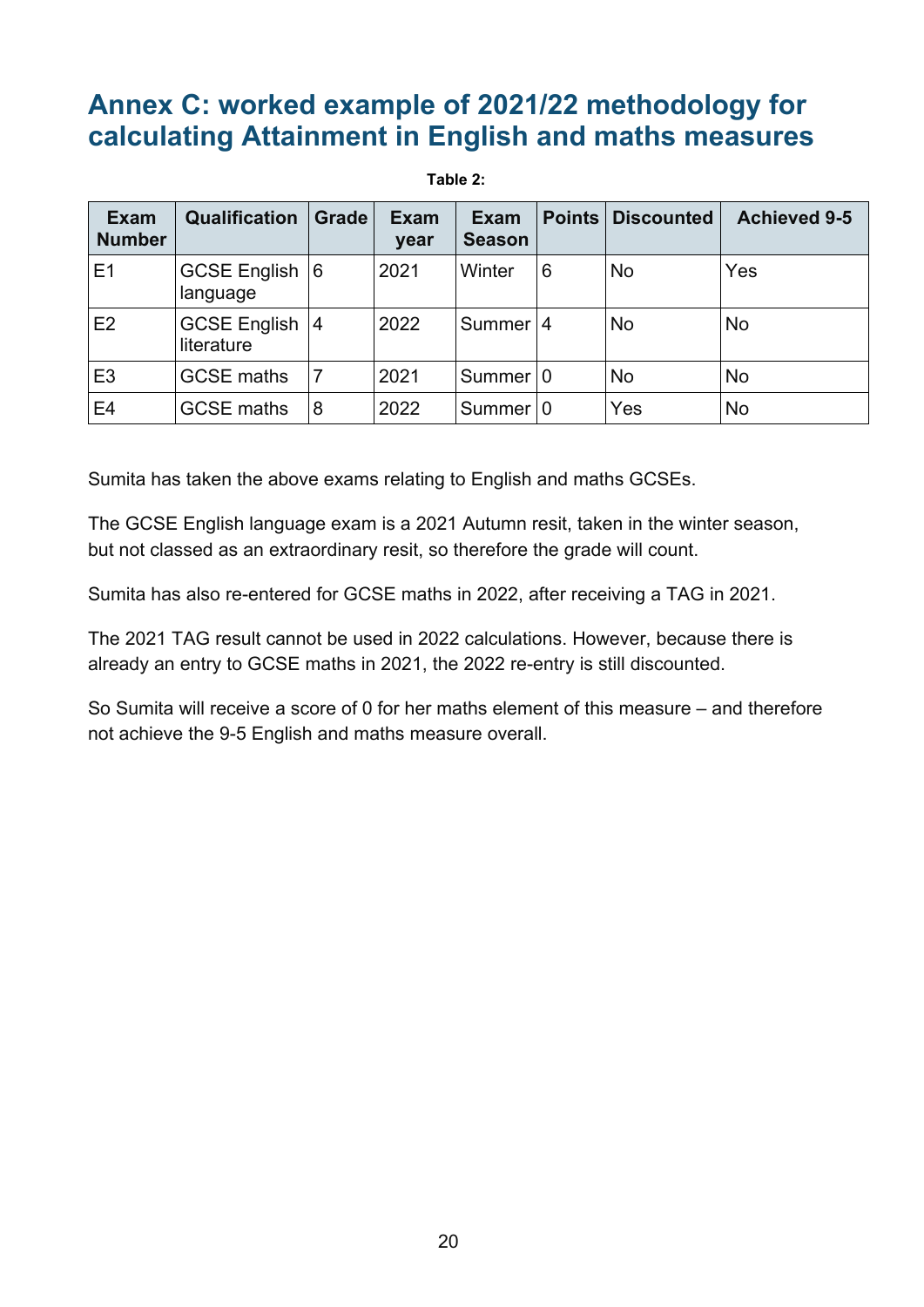# <span id="page-20-0"></span>**Annex D: worked examples of science pathways in 2021/22 measures**

## <span id="page-20-1"></span>**Science pathways example 1**

Table 3 below sets out how the science pathways would work when calculating EBacc APS in 2022 for Liam, based on his attainment in EBacc subjects in 2021 and 2022 exam years.

| <b>Exam</b><br><b>Number</b> | <b>Qualification Grade Points</b>           |                |                | <b>Exam</b><br>year | <b>Exam</b><br><b>Season</b> | <b>Element</b>                                         | <b>Points</b><br>used<br>toward<br><b>EBacc</b><br><b>APS</b> |
|------------------------------|---------------------------------------------|----------------|----------------|---------------------|------------------------------|--------------------------------------------------------|---------------------------------------------------------------|
| E1                           | <b>GCSE</b><br>English<br>language          | 6              | 6              | 2022                | Summer                       | English                                                | <b>No</b>                                                     |
| E <sub>2</sub>               | <b>GCSE</b><br><b>English</b><br>literature | 8              | 8              | 2022                | Summer English               |                                                        | 8                                                             |
| E <sub>3</sub>               | <b>GCSE maths</b>                           | $\overline{7}$ | $\overline{7}$ | 2022                | <b>Summer Maths</b>          |                                                        | $\overline{7}$                                                |
| <b>E4</b>                    | <b>GCSE</b><br>biology                      | $\overline{7}$ | 0              | 2021                | Summer Science               |                                                        | <b>No</b>                                                     |
| E <sub>5</sub>               | <b>GCSE</b><br>chemistry                    | 6              | $\overline{0}$ | 2021                | Summer                       | Science                                                | <b>No</b>                                                     |
| E <sub>6</sub>               | <b>GCSE</b><br>computer<br>science          | 5              | 5              | 2022                | <b>Summer Science</b>        |                                                        | 5                                                             |
| E7                           | <b>GCSE</b><br>history                      | $\overline{7}$ | $\overline{7}$ | 2022                |                              | Summer Humanities                                      | $\overline{7}$                                                |
| E <sub>8</sub>               | <b>GCSE music</b>                           | 6              | 6              | 2022                | Summer                       | None -<br>does not<br>count<br>towards<br><b>EBacc</b> | <b>No</b>                                                     |
| E9                           | <b>GCSE</b><br>religious<br>studies         | $\overline{7}$ | 6              | 2022                | Summer                       | None -<br>does not<br>count<br>towards<br><b>EBacc</b> | No                                                            |
| E10                          | <b>GCSE</b><br>German                       | 6              | 6              | 2022                |                              | Summer   Languages   6                                 |                                                               |

#### **Table 3: Science pathways 1**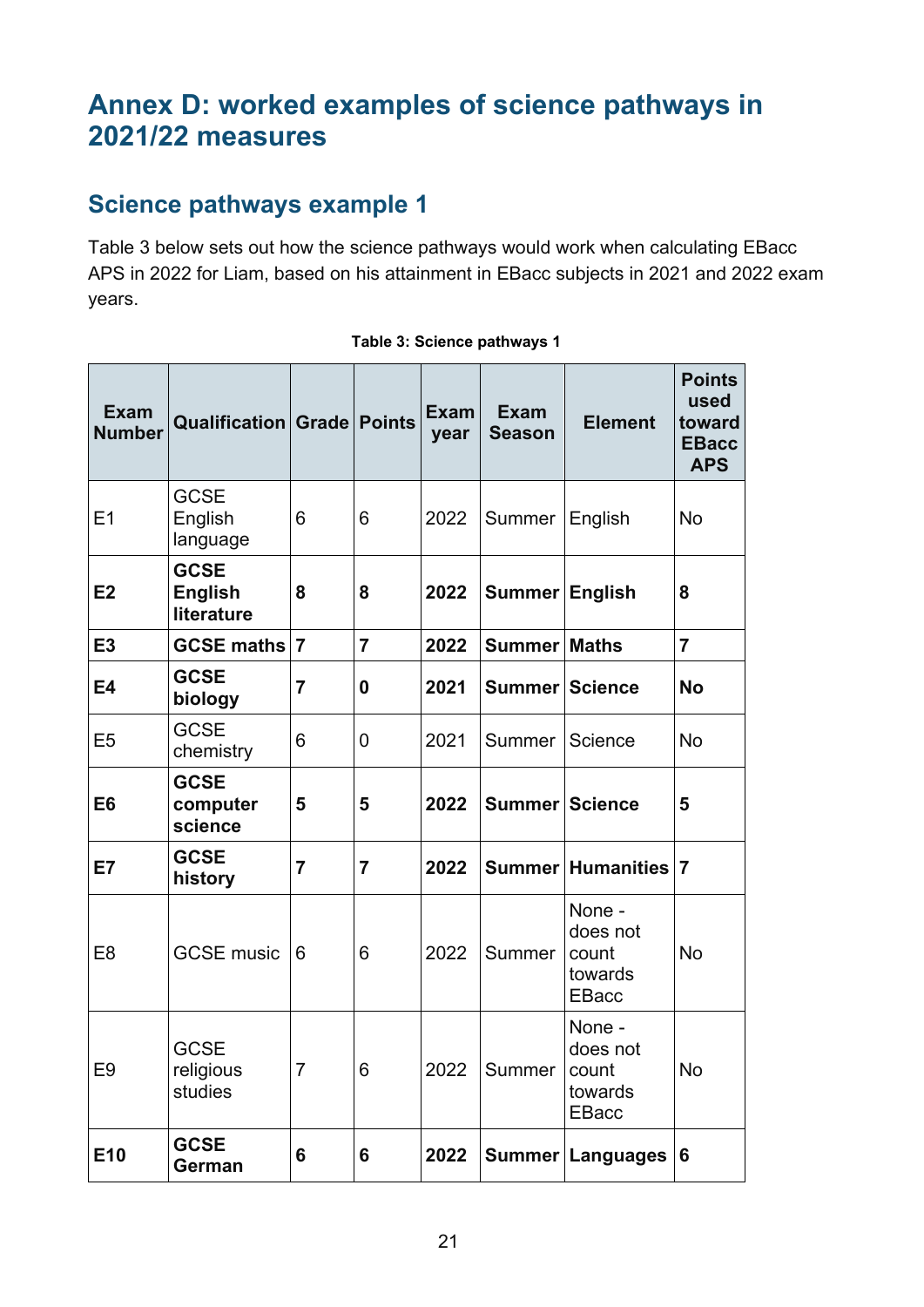**Total EBacc point score** = E2 + E3 + (E4 + E6) + E7 + E10  $= 8 + 7 + (0 + 5) + 7 + 6$ = 33 **EBacc average point score (EBacc APS)** =  $33 \div 6 = 5.5$ 

Note how the Science results are treated.

Liam is on the Individual Science pathway because he entered GCSE biology and chemistry in summer 2021.

We are able to count his entries from summer 2021 but the results for those qualifications are allocated 0 points.

Therefore in the calculation (taking the two best grades in the individual sciences), we use the grade 5 from Computer Science, but it is coupled with a 0 from Biology.

The calculation is still divided by 6, despite two qualification results not counting in the Science pillar.

## <span id="page-21-0"></span>**Science pathways example 2**

Table 4 below sets out how the science pathways would work when calculating EBacc APS in 2022 for Noah, based on his attainment in EBacc subjects in 2021 and 2022 exam years.

| Exam<br><b>Number</b> | <b>Qualification Grade</b>                  |     | <b>Points</b>  | <b>Exam</b><br>year | <b>Exam</b><br><b>Season</b> | <b>Element</b> | <b>Points</b><br>used<br>toward<br><b>EBacc</b><br><b>APS</b> |
|-----------------------|---------------------------------------------|-----|----------------|---------------------|------------------------------|----------------|---------------------------------------------------------------|
| E1                    | <b>GCSE</b><br>English<br>language          | 6   | 6              | 2022                | Summer                       | English        | None                                                          |
| E2                    | <b>GCSE</b><br><b>English</b><br>literature | 8   | 8              | 2022                | Summer                       | <b>English</b> | 8                                                             |
| E <sub>3</sub>        | GCSE maths 7                                |     | 7              | 2022                | Summer Maths                 |                | $\overline{7}$                                                |
| E <sub>4</sub>        | <b>GCSE</b><br>physics                      | 6   | 0              | 2021                | Summer                       | Science        | None                                                          |
| E <sub>5</sub>        | <b>GCSE</b><br>combined<br>science          | 7:7 | $\overline{0}$ | 2022                | Summer                       | Science        | <b>None</b>                                                   |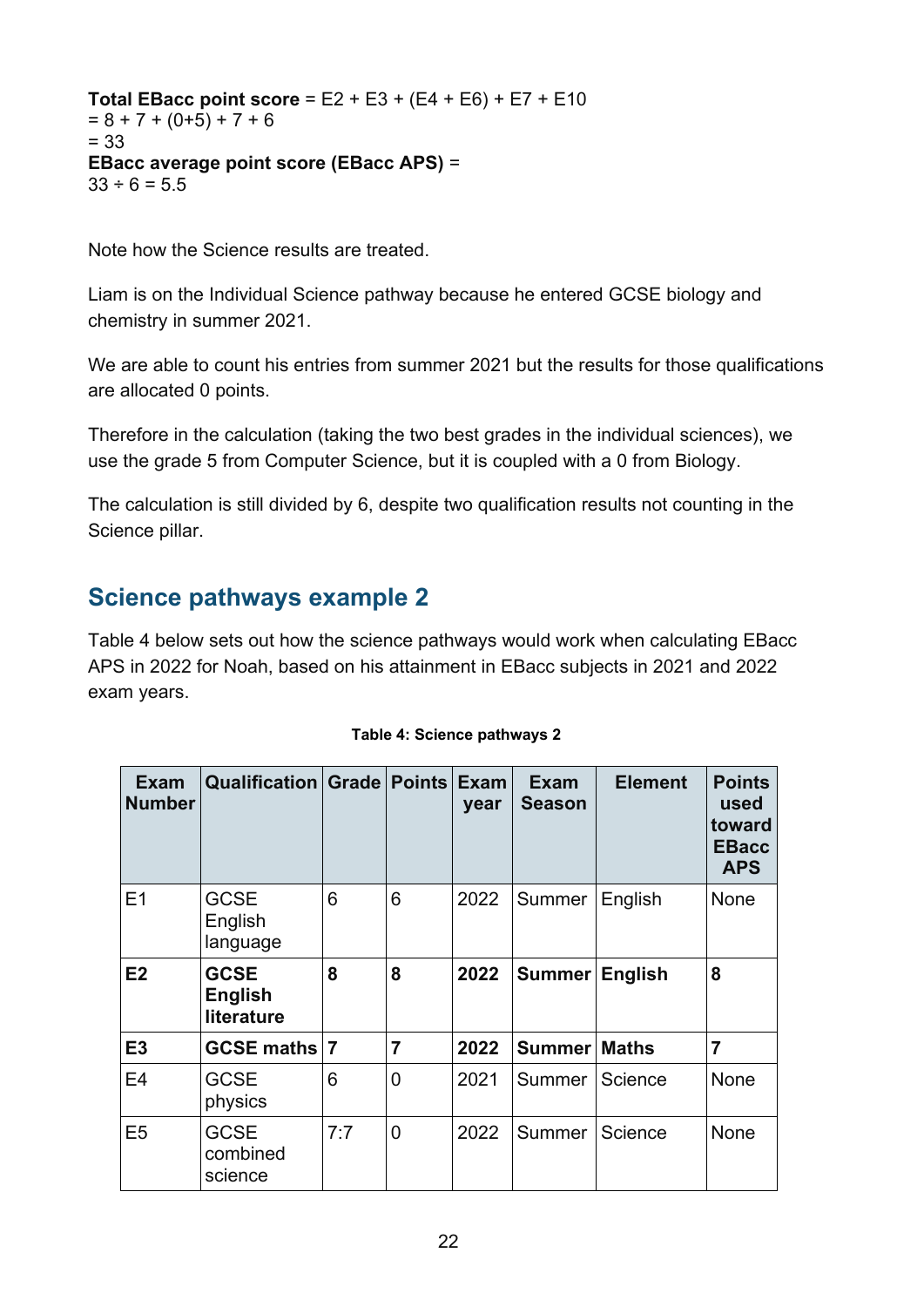| E <sub>6</sub>  | <b>GCSE</b><br>geography             | 4 | 4              | 2022 |        | Summer Humanities 4                       |             |
|-----------------|--------------------------------------|---|----------------|------|--------|-------------------------------------------|-------------|
| E7              | <b>GCSE</b><br><b>French</b>         | 6 | 6              | 2022 |        | Summer   Languages                        | 16          |
| E <sub>8</sub>  | <b>GCSE</b> art                      | 6 | 6              | 2022 | Summer | None - not<br>part of the<br>EBacc        | <b>None</b> |
| E <sub>9</sub>  | GCSE drama 5                         |   | 5              | 2022 | Summer | None - not<br>part of the<br>EBacc        | None        |
| E <sub>10</sub> | <b>GCSE</b><br>physical<br>education | 7 | $\overline{7}$ | 2022 | Summer | None - not<br>part of the<br><b>EBacc</b> | <b>None</b> |

**Total EBacc point score** = E2 + E3 + E6 + E7

 $= 8 + 7 + 0 + 4 + 6$  $= 25$ **EBacc average point score (EBacc APS)** =

 $25 \div 6 = 4.17$ 

This example highlights how a pupil is allocated to a Science pathway.

Noah starts on the Individual Science pathway in 2021, because he is entered for GCSE physics. Noah then enters GCSE combined science in 2022. Noah is considered to be on the Individual Science pathway, and therefore his GCSE combined science results are discounted.

Note that Noah has also not met EBacc requirements for individual sciences. If a pupil is on the individual science pathway, three out of four single sciences must be chosen, and the two best grades will count towards EBacc APS.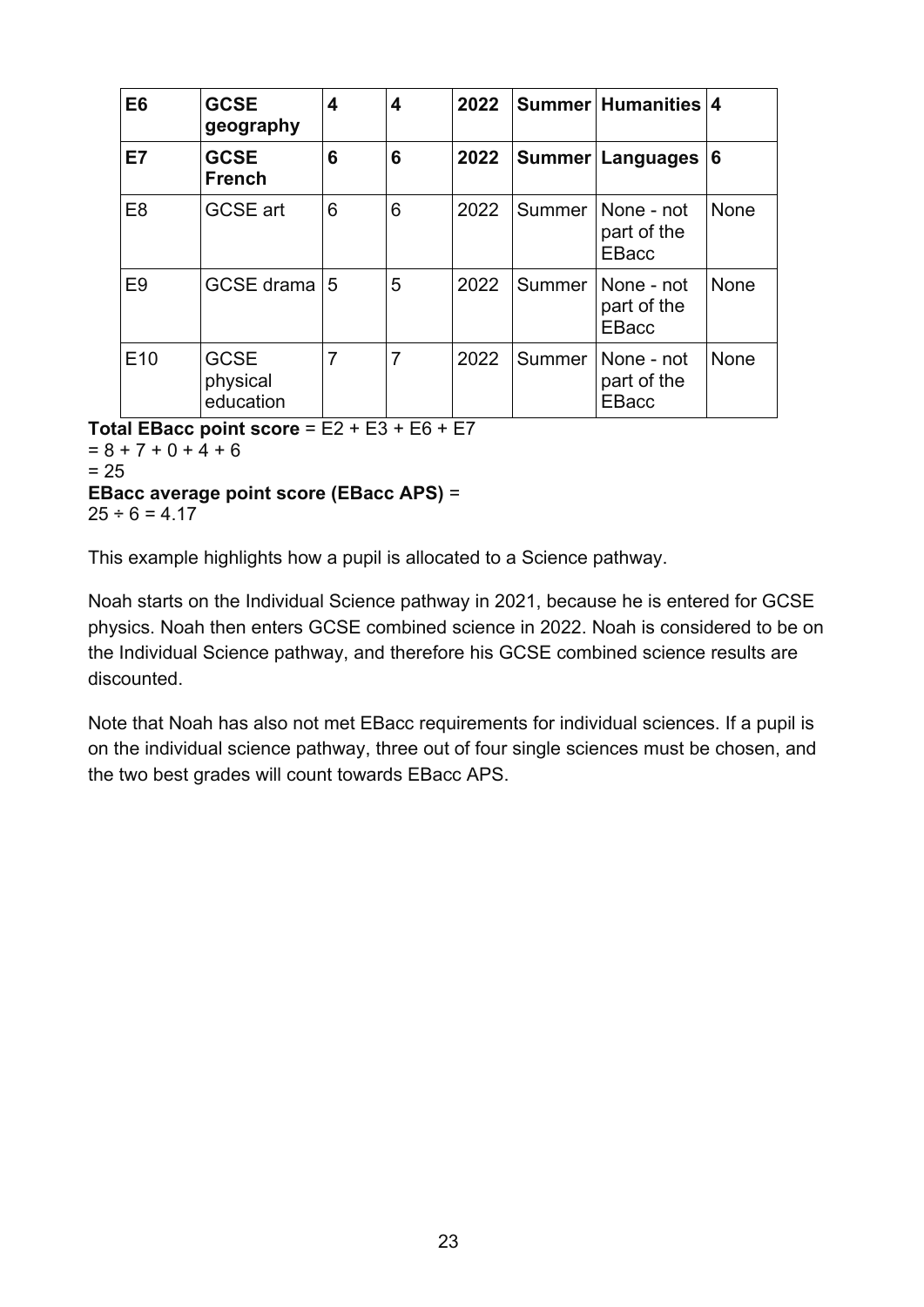# <span id="page-23-0"></span>**Annex E: worked example of MAT level Progress 8**

Table 5 shows a MAT with 5 eligible academies, with a range of Progress 8 scores. In the worked example each academy is given a weighted score by multiplying the academy's Progress 8 score by the total weight (number of pupils at the end of key stage 4 multiplied by number of years in the MAT) of the academy. To get the MAT Progress 8 score, the total weight of all academies in the MAT is divided by the total weighted score also of all academies in the MAT. This value is then rounded to one decimal place.

|           | (i)<br>Progress 8<br>score | (ii)<br>Number of<br>pupils at<br>end of key<br>stage | (iii)<br><b>Number of</b><br>years with<br><b>MAT</b> | (iv)<br>Total<br>weight<br>$(ii) * (iii)$  | (v)<br>Weighted<br>score<br>$(i) * (iv)$ |
|-----------|----------------------------|-------------------------------------------------------|-------------------------------------------------------|--------------------------------------------|------------------------------------------|
| Academy 1 | 2.5                        | 140                                                   | 5                                                     | 700                                        | 1,750                                    |
| Academy 2 | $-2.5$                     | 224                                                   | 3                                                     | 672                                        | $-1,680$                                 |
| Academy 3 | 3.3                        | 188                                                   | $\overline{4}$                                        | 752                                        | 2,481.6                                  |
| Academy 4 | $-1.5$                     | 111                                                   | 3                                                     | 333                                        | $-499.5$                                 |
| Academy 5 | $-1.5$                     | 124                                                   | 3                                                     | 372                                        | $-558$                                   |
| Total     |                            | 787                                                   |                                                       | 2,829                                      | 1,494.1                                  |
|           |                            |                                                       |                                                       | <b>MAT score</b><br>(sum of v / sum of iv) | $+0.5$                                   |

#### **Table 5: Progress 8 for a MAT**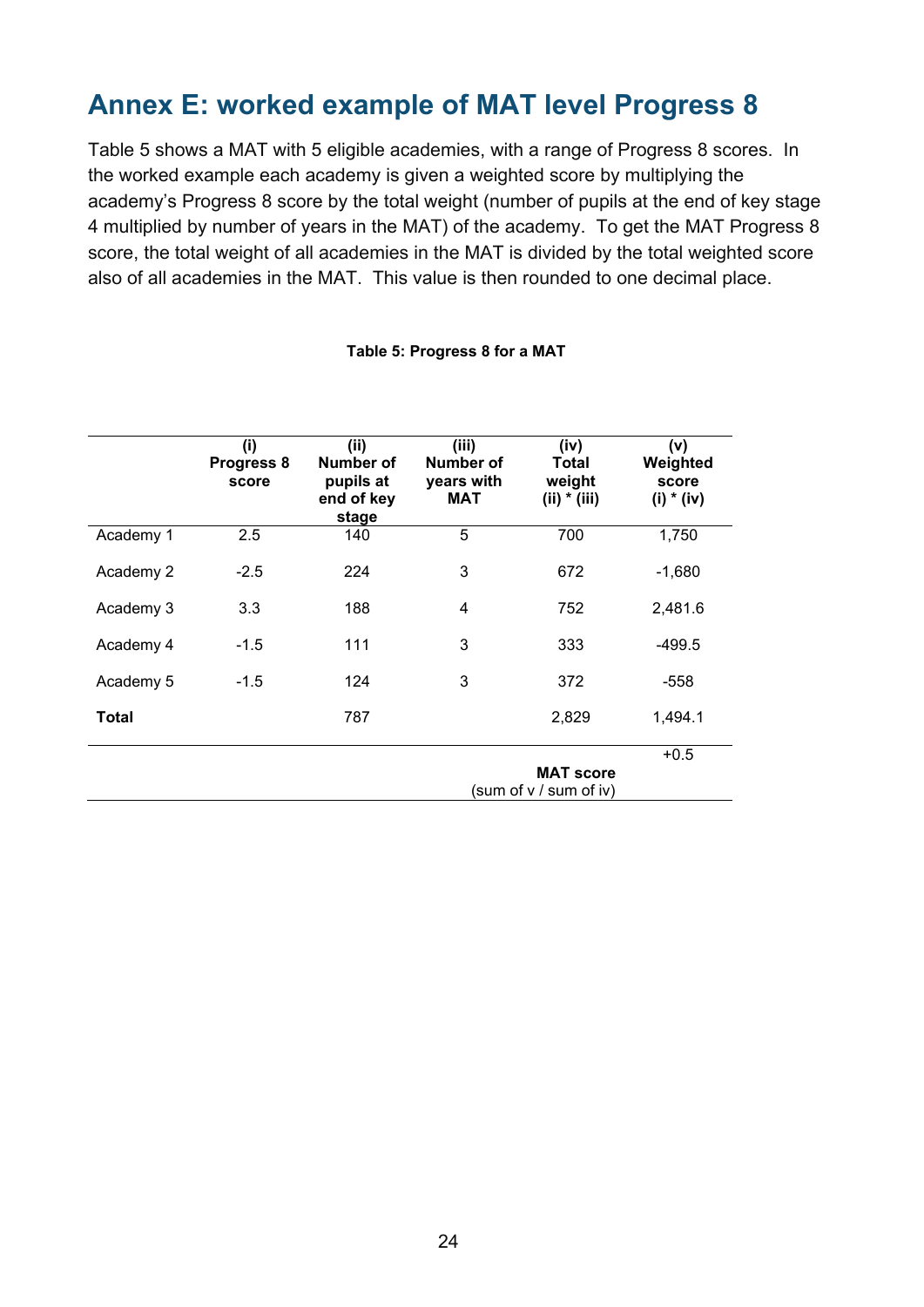# <span id="page-24-0"></span>**Annex F: worked example of MAT level EBacc entry**

Table 6 outlines a MAT with 5 eligible academies, with a range of EBacc entry percentages. Each academy is given a total weighted pupils entered for EBacc score by multiplying the pupils entered for the EBacc in that academy by the number of years in the MAT. The total weighted pupils entered for EBacc in all academies in the MAT is then divided by the total weighted pupils at end of key stage (number of pupils at end of key stage multiplied by number of years in the MAT) in all academies in the MAT, to give the MAT EBacc entry percentage.

|                                                                                | (i)<br><b>Number</b><br>of pupils<br>at end of<br>key<br>stage | (ii)<br><b>Pupils</b><br>entered<br>for the<br><b>EBacc</b> | % of<br>pupils<br>entered<br>for the<br>EBacc                              | (iii)<br><b>Number</b><br>of years<br>with MAT | (iv)<br>Total<br>weighted<br>pupils at<br>end of key<br>stage<br>$(i) * (iii)$ | (v)<br>Total<br>weighted<br>pupils<br>entered<br>for EBacc<br>$(ii) * (iii)$ |
|--------------------------------------------------------------------------------|----------------------------------------------------------------|-------------------------------------------------------------|----------------------------------------------------------------------------|------------------------------------------------|--------------------------------------------------------------------------------|------------------------------------------------------------------------------|
| Academy 1                                                                      | 172                                                            | 13                                                          | 8%                                                                         | 5                                              | 860                                                                            | 65                                                                           |
| Academy 2                                                                      | 264                                                            | 121                                                         | 46%                                                                        | 4                                              | 1,056                                                                          | 484                                                                          |
| Academy 3                                                                      | 194                                                            | 83                                                          | 43%                                                                        | 5                                              | 970                                                                            | 415                                                                          |
| Academy 4                                                                      | 102                                                            | 25                                                          | 25%                                                                        | 4                                              | 408                                                                            | 100                                                                          |
| Academy 5                                                                      | 89                                                             | 71                                                          | 80%                                                                        | 3                                              | 267                                                                            | 213                                                                          |
| Total                                                                          | 821                                                            | 313                                                         |                                                                            |                                                | 3,561                                                                          | 1,277                                                                        |
| 38%<br>Unweighted MAT EBacc<br>entry rate<br>((sum of ii / sum of i) *<br>100) |                                                                |                                                             | <b>Weighted MAT EBacc entry rate</b><br>((sum of $v / sum$ of iv) $*$ 100) | 36%                                            |                                                                                |                                                                              |

#### **Table 6: EBacc entry for a MAT**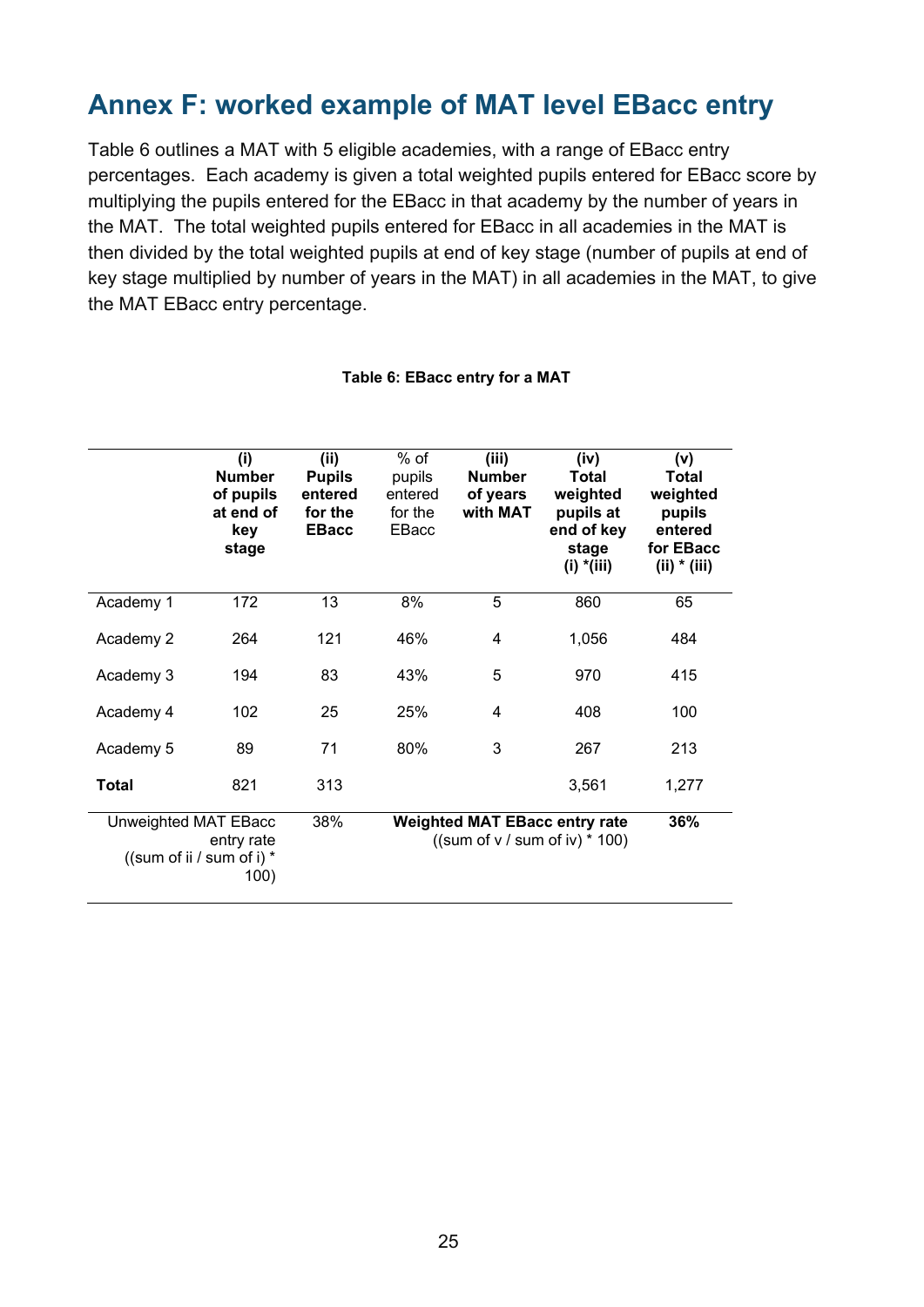# <span id="page-25-0"></span>**Annex G: worked example of MAT level Attainment 8**

Table 7 shows the Attainment 8 score for a MAT, with 5 eligible academies, each with their own Attainment 8 score. Each academy is given their own weighted score by multiplying the academy's Attaintment 8 score by the total weight of that academy (number of pupils at end of key stage 4 mutliplied by the number of years in the MAT). To get the MAT score the total weighted score of all academies in the MAT is divided by the total weight of all academies in the MAT. This value is then rounded to the nearest decimal place.

|              | (i)<br><b>Attainment</b><br>8 score | (ii)<br>Number of<br>pupils at<br>end of key<br>stage | (iii)<br><b>Number of</b><br>years with<br><b>MAT</b> | (iv)<br><b>Total weight</b><br>$(ii) * (iii)$ | (v)<br>Weighted<br>score<br>$(i) * (iv)$ |
|--------------|-------------------------------------|-------------------------------------------------------|-------------------------------------------------------|-----------------------------------------------|------------------------------------------|
| Academy 1    | 54                                  | 140                                                   | 5                                                     | 700                                           | 37,800                                   |
| Academy 2    | 41                                  | 224                                                   | 3                                                     | 672                                           | 27,552                                   |
| Academy 3    | 36                                  | 188                                                   | $\overline{4}$                                        | 752                                           | 27,072                                   |
| Academy 4    | 61                                  | 111                                                   | 3                                                     | 333                                           | 20,313                                   |
| Academy 5    | 58                                  | 124                                                   | 3                                                     | 372                                           | 21,576                                   |
| <b>Total</b> |                                     | 787                                                   |                                                       | 2,829                                         | 134,313                                  |
|              |                                     |                                                       |                                                       | <b>MAT score</b><br>(sum of v / sum of iv)    | 47.5                                     |

#### **Table 7: Attainment 8 for a MAT**

The same measure is also produced for disadvantaged pupils in the MAT:

|           | Table 8: Attainment 8 for disadvantaged pupils in a MAT |                                                                     |                                                    |                                           |                                          |
|-----------|---------------------------------------------------------|---------------------------------------------------------------------|----------------------------------------------------|-------------------------------------------|------------------------------------------|
|           | (i)<br><b>Disadvantaged</b><br>attainment 8<br>score    | (ii)<br>Number of<br>disadvantaged<br>pupils at end of<br>key stage | (iii)<br>Number of<br>years with<br>MAT            | (iv)<br>Total<br>weight<br>$(ii) * (iii)$ | (v)<br>Weighted<br>score<br>$(i) * (iv)$ |
| Academy 1 | 40                                                      | 30                                                                  | 5                                                  | 150                                       | 6,000                                    |
| Academy 2 | 45                                                      | 59                                                                  | 3                                                  | 177                                       | 7,965                                    |
| Academy 3 | 39                                                      | 50                                                                  | 4                                                  | 200                                       | 7,800                                    |
| Academy 4 | 51                                                      | 22                                                                  | 3                                                  | 66                                        | 3,366                                    |
| Academy 5 | 47                                                      | 90                                                                  | 3                                                  | 270                                       | 12,690                                   |
| Total     |                                                         | 251                                                                 |                                                    | 863                                       | 37,821                                   |
|           |                                                         |                                                                     | <b>MAT score</b><br>43.8<br>(sum of v / sum of iv) |                                           |                                          |